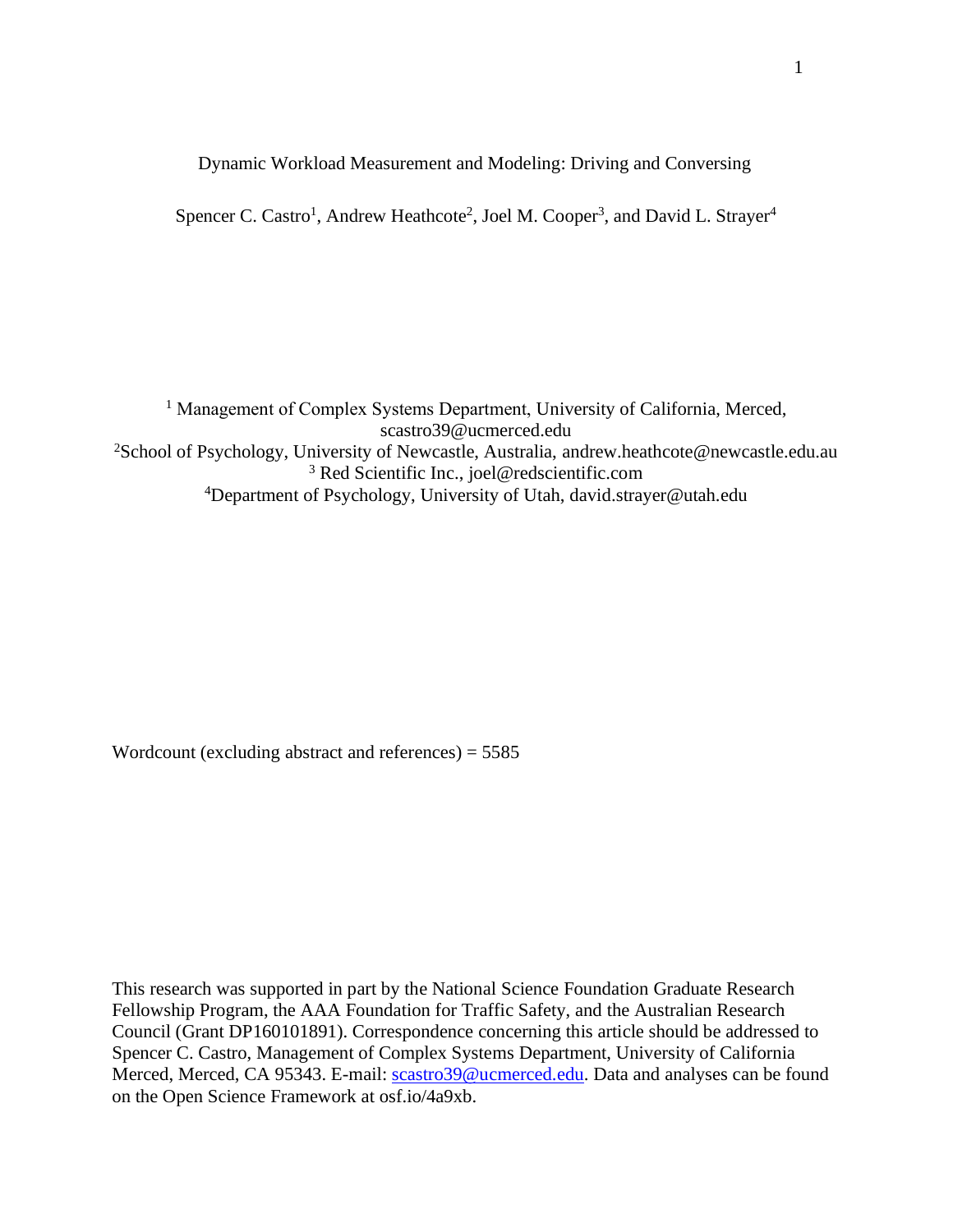### **Abstract**

Tillman et al. (2017) used evidence-accumulation modeling to ascertain the effects of a conversation (either with a passenger or on a hands-free cell phone) on a drivers' mental workload. They found that a concurrent conversation increased the response threshold but did not alter the rate of evidence accumulation. However, this earlier research collapsed across speaking and listening components of a natural conversation, potentially masking any dynamic fluctuations associated with this dual-task combination. In the present study, a unique implementation of the Detection Response Task was used to simultaneously measure the demands on the driver and the non-driver when they were speaking or when they were listening. We found that the natural ebb and flow of a conversation altered both the rate of evidence accumulation and the response threshold for drivers and non-drivers alike. The dynamic fluctuations in cognitive workload observed with this novel method illustrate how quickly the parameters of cognition are altered by real-time task demands.

Public Significance Statement: This study presents a novel method for measuring *and* modeling the dynamic fluctuation in workload of in-person and cell-phone conversations of both the driver and the non-driver. Both interlocutors exerted more mental effort while speaking than listening and the effects of the conversation were additive with the driving task. Our modeling suggests that the increased workload associated with conversing whilst driving is due to a decrease in rate of evidence accumulation and an increase in response caution.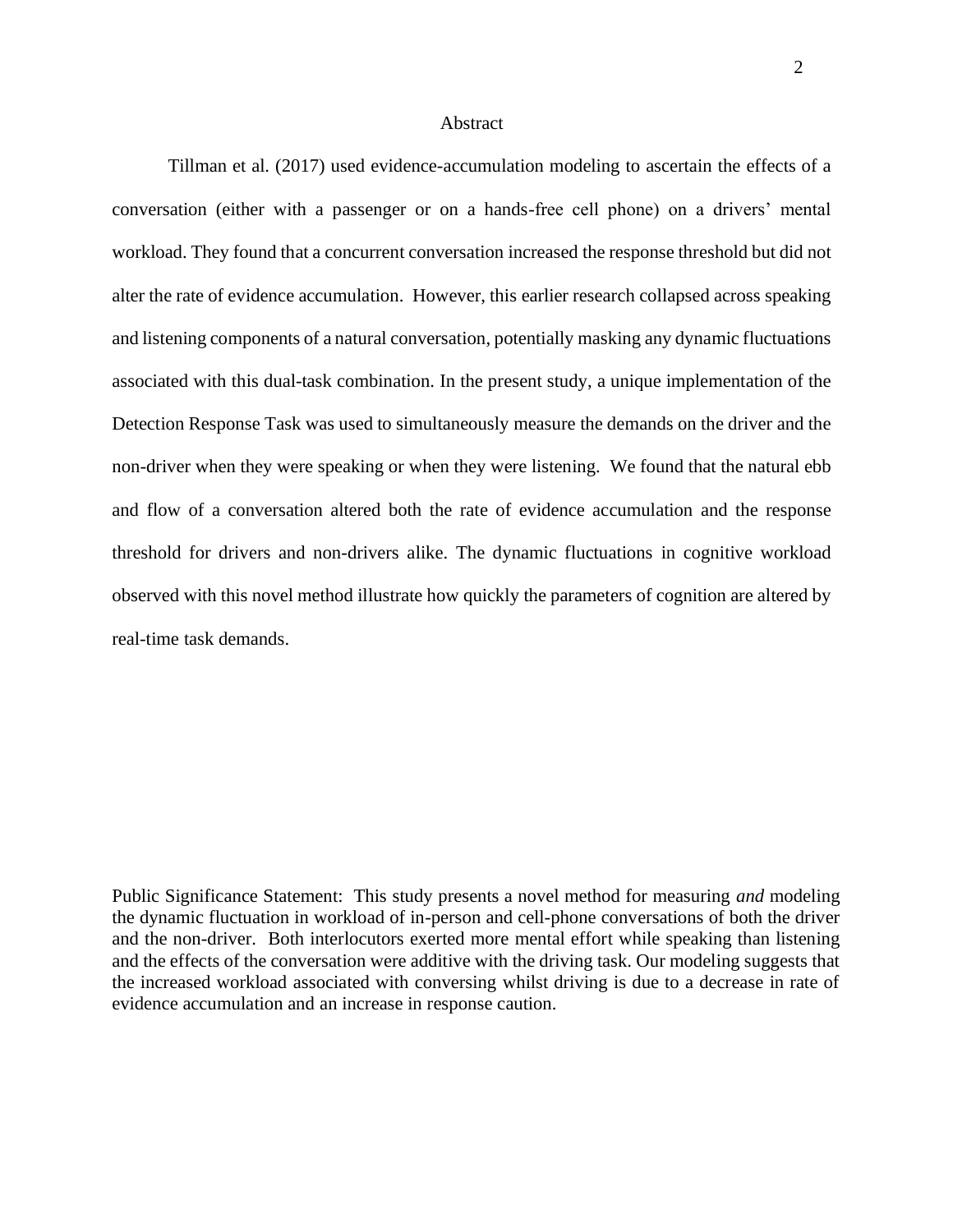The real-world tasks of driving an automobile and engaging in a conversation with an interlocutor are continuous, and each task results in dynamic fluctuations in the effort required to maintain acceptable levels of performance. Driving performance fluctuates with the difficulty of the driving task (Teh, Jamson, Carsten, & Jamson, 2014). The demands of a conversation fluctuate between speech comprehension, which is easier, and speech production, which is harder, (e.g., Lee, Cerisano, Humphreys, & Watter, 2017, but see Kubose et al., 2006). When driving and conversing are performed concurrently, they compete for limited capacity attention (Kahneman, 1973). For example, driving performance degrades as the difficulty and complexity of the conversation increases (McKnight, & McKnight, 1993; Nunes & Recarte, 2002). Similarly, a conversation degrades as the demands of driving increase (Nunes & Recarte, 2002; Drews, Pasupathi, & Strayer, 2008).

Tillman, Strayer, Eidels, and Heathcote (2017) measured the cognitive workload of a dyad engaged in a natural conversation. They contrasted an in-person conversation (i.e., between a driver and a passenger in a vehicle) with a hands-free cell phone conversation in which the driver and non-driver were in different physical locations. To obtain measures of workload, they implemented a detection response task (DRT; International Standards Organization, ISO 17488, 2016), which has been shown to be sensitive to cognitive workload (e.g., Castro, Cooper, & Strayer, 2016; Cooper, Castro, & Strayer, 2016).every 3-5 seconds, "yoked" DRT devices (one fitted to the driver and one fitted to the non-driver) flashed a light in the peripheral field of view of the left eye of each member of the conversational dyad. Both the driver and non-driver responded separately to the onset of the light by pressing a microswitch attached to their finger.

Tillman et al., (2017) found that DRT responses were faster when the *driver* was not conversing (i.e., driving only) than when they were also conversing in person or over a cell phone.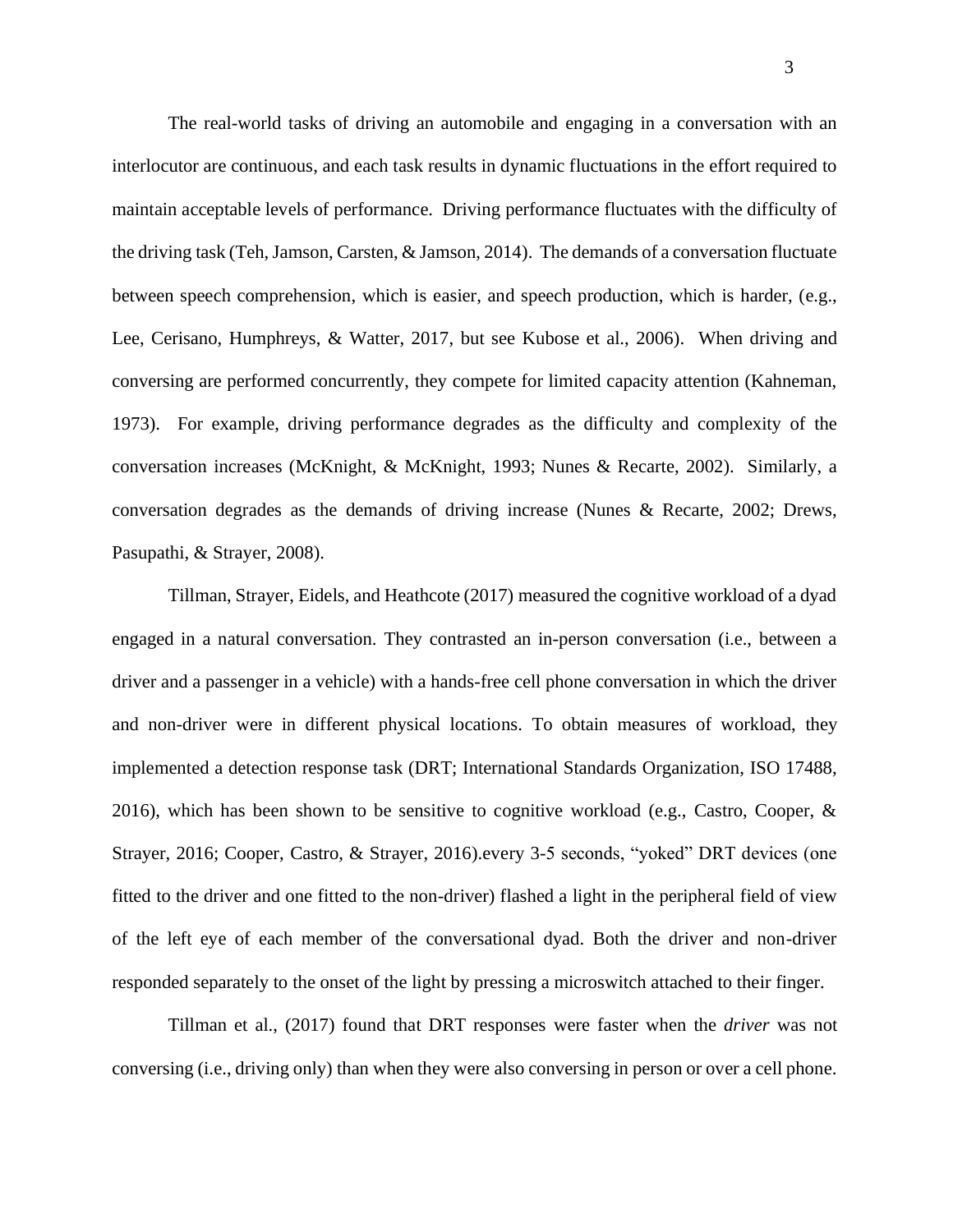The response time (RT) for the latter conditions did not differ, in line with previous research (e.g., Nunes & Recarte, 2002; Strayer & Johnston, 2001; Strayer, Drews, & Johnston, 2003). The *nondriver's* responses were faster than the driver and, like with the driver, were equivalent for passenger and cell phone conversations. The fact that RT was elevated for the driver suggests that the driving task and the conversation task compete for limited attentional resources. Tillman et al., (2017) modeled the driver's DRT performance using an evidence-accumulation model that enables measurement of the mean rate of evidence accumulation (i.e., drift rate), the threshold amount of evidence required to trigger a response (i.e., response caution), and non-decision time (i.e., the time to complete perceptual encoding and motor response processes) (Brown  $\&$ Heathcote, 2008; Ratcliff & McKoon, 2008). A single-bound diffusion model (Heathcote, 2004; Logan, Van Zandt, Verbruggen, & Wagenmakers, 2014) was fitted to the driver's DRT responses and found that the workload effect was due to an increase in a participant's response thresholds. There was scant evidence that the rate of evidence accumulation for the driver changed with the addition of the conversation task.

This pattern is surprising because the driving and conversation tasks seem to compete for limited attentional resources (e.g., Kahneman, 1973), a pattern that should theoretically impact the rate of evidence accumulation. Under this logic, the rate of evidence accumulation should decrease when a participant divides their attention between two attention-demanding tasks.

As evidence-accumulation modeling originates from the decision-making literature (e.g., Ratcliff & Rouder, 1998), the theoretical framework of this approach suggests two types of mental processes. Bargh and Chartrand (1999) listed the examples of these processes as "conscious nonconscious, controlled—automatic, explicit—implicit, systematic—heuristic", where generally one refers to willfully regulating behavior and the other to a process that the individual is less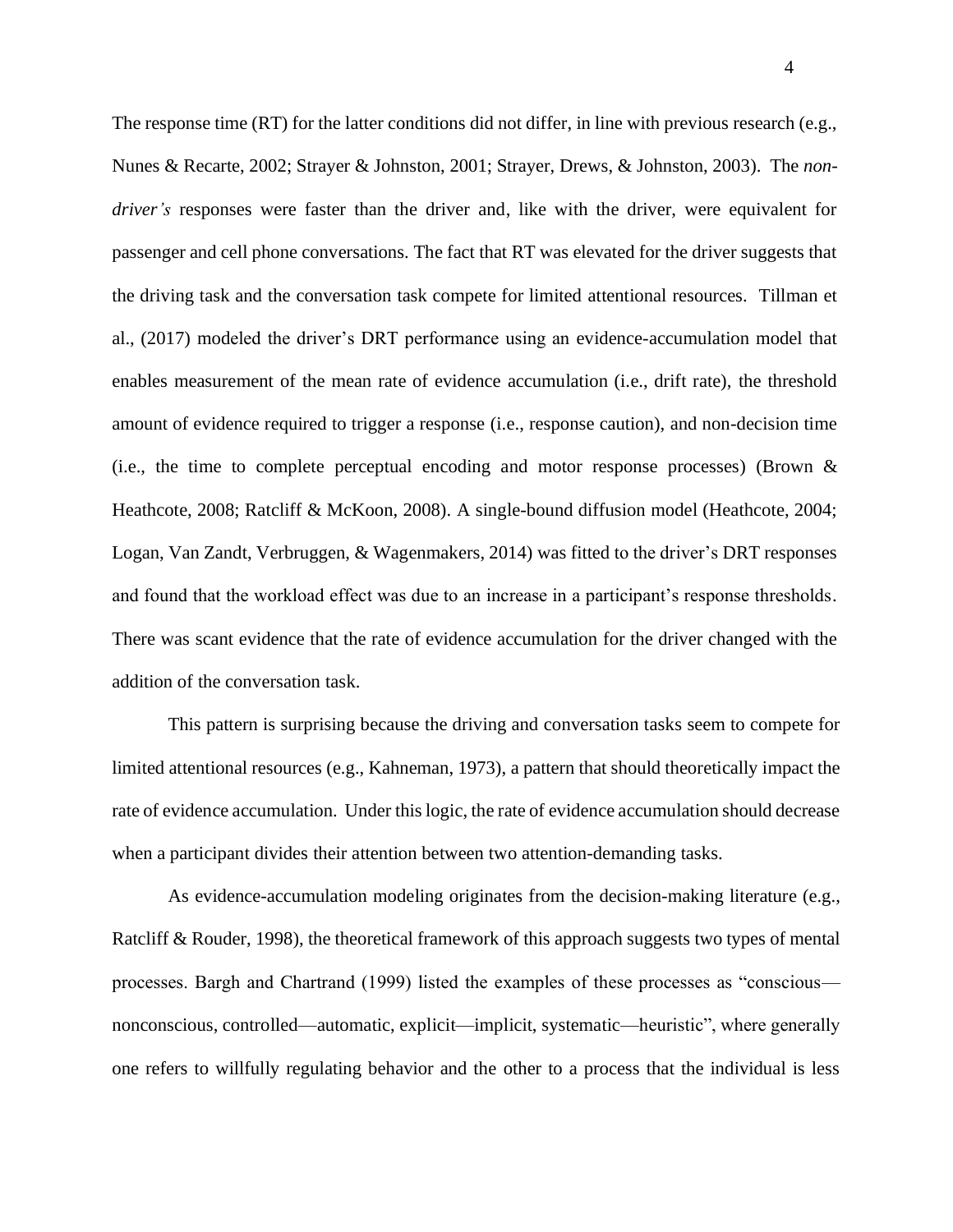aware of. In this framework, Tillman et al., (2017) suggest that only the certainty, or cautiousness, with which we make a response matters in terms of cognitive workload.

Several of the same decision-making frameworks have been applied to describe the mechanisms resulting in multitasking limitations (e.g., Kahneman, 1973; Navon & Gopher, 1979). However, multitasking requires allocating attention among two or more goals (e.g., Braver, 2012; Wickens & McCarley, 2019). Researchers argue that this process involves a fundamentally different mechanism than maintaining the effort to accomplish one goal (e.g., Howard, Evans, Innes, Brown, & Eidels, 2020; Norman & Shallice, 1986). Using this framework, multitasking can be evaluated using a dual-process model of performance with the mean rate of evidence accumulation (i.e., drift rate) reflecting one process and the threshold amount of evidence required to trigger a response (i.e., response caution or bias) reflecting the other process.

However, an important limitation of Tillman et al., (2017) is that they averaged over the speech comprehension and speech production components of the conversation, possibly weakening any effects of workload on the rate of evidence accumulation. As noted above, speech comprehension and production place different demands on an interlocutor, particularly if they are concurrently driving an automobile (e.g., Strayer et al., 2015). In the conversational dyad, there should be a reciprocal pattern of workload such that workload is higher for the driver when they are speaking than when they are listening. By contrast, the workload of the non-driver should be higher when the driver is listening (and the non-driver is talking) and lower when the driver is talking (and the non-driver is listening). Therefore, these effects of speech should not be collapsed across due to their differential impact on workload. The current study uses the dual-DRT configuration developed by Tillman et al., (2017) to measure and model the performance of *both* the speaking and listening of the driver and non-driver as they engage in a naturalistic conversation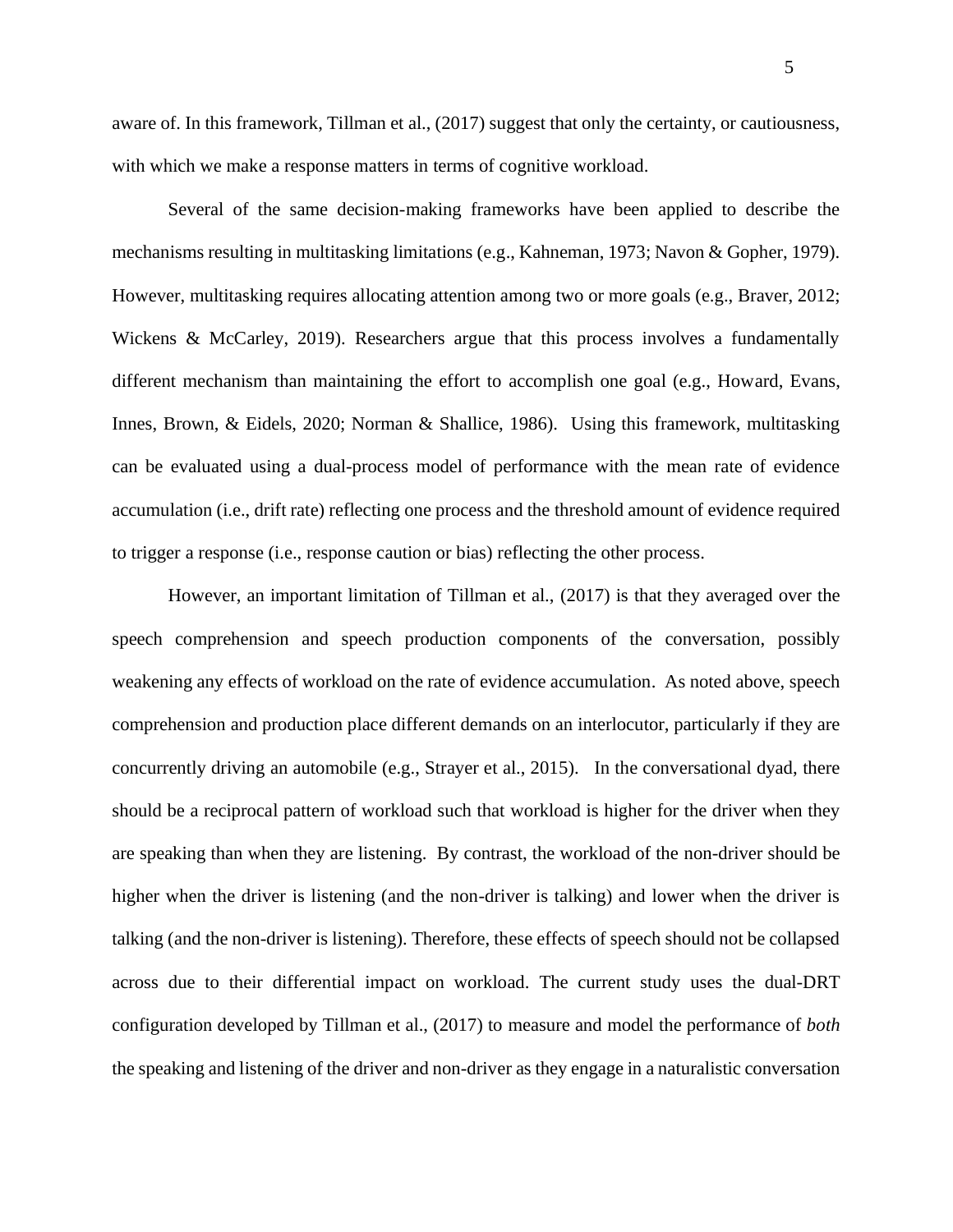in-person or remotely over a hands-free cell phone. To discriminate between fluctuations in speaking and listening, microphones were attached to each of the DRT devices (i.e., one for the driver and one for the non-driver) and the audio was used to trigger a code for who was speaking and who was listening.

Behaviorally, we predict that DRT RT will be longer, and the probability of responding (i.e., hit rate) lower, for the driver than for the non-driver, reflecting the added load associated with driving. We also predict that RT will be higher and hit rate lower when the participant is speaking than when they are listening. Moreover, we predict that the pattern of DRT data for the driver and non-driver will mirror one another.

Unlike Tillman et al., (2017), who modeled only the driver's DRT performance collapsed over speaking and listening using the single-bound diffusion model, we separately modeled cell phone and passenger conversations for the passenger. Tillman et al. focused only on response times and did not take into account failures to respond to the DRT stimulus (omissions) as they occurred at a low rate when in the conversation conditions  $(\sim 4\%)$  and not at all in their condition with no conversation. In the experiment reported here, omissions occurred at a higher rate and differed more markedly across conditions, suggesting that they could not be ignored. Hence, we used Damaso et al.'s, (2021) Linear Ballistic Accumulator with Omissions (LBAO) model to provide a simultaneous account of both RT and omissions.

Like the diffusion model, the LBAO has parameters for response caution (*B*), the mean rate of evidence accumulation (*v*), and perceptual encoding and motor response production time (*t0*). We predict that the rate of evidence accumulation and the threshold for responding to the DRT will be modulated by the dynamic fluctuations in workload associated with the conversation, so conversational turn-taking will result in shifts in both threshold and rate parameters.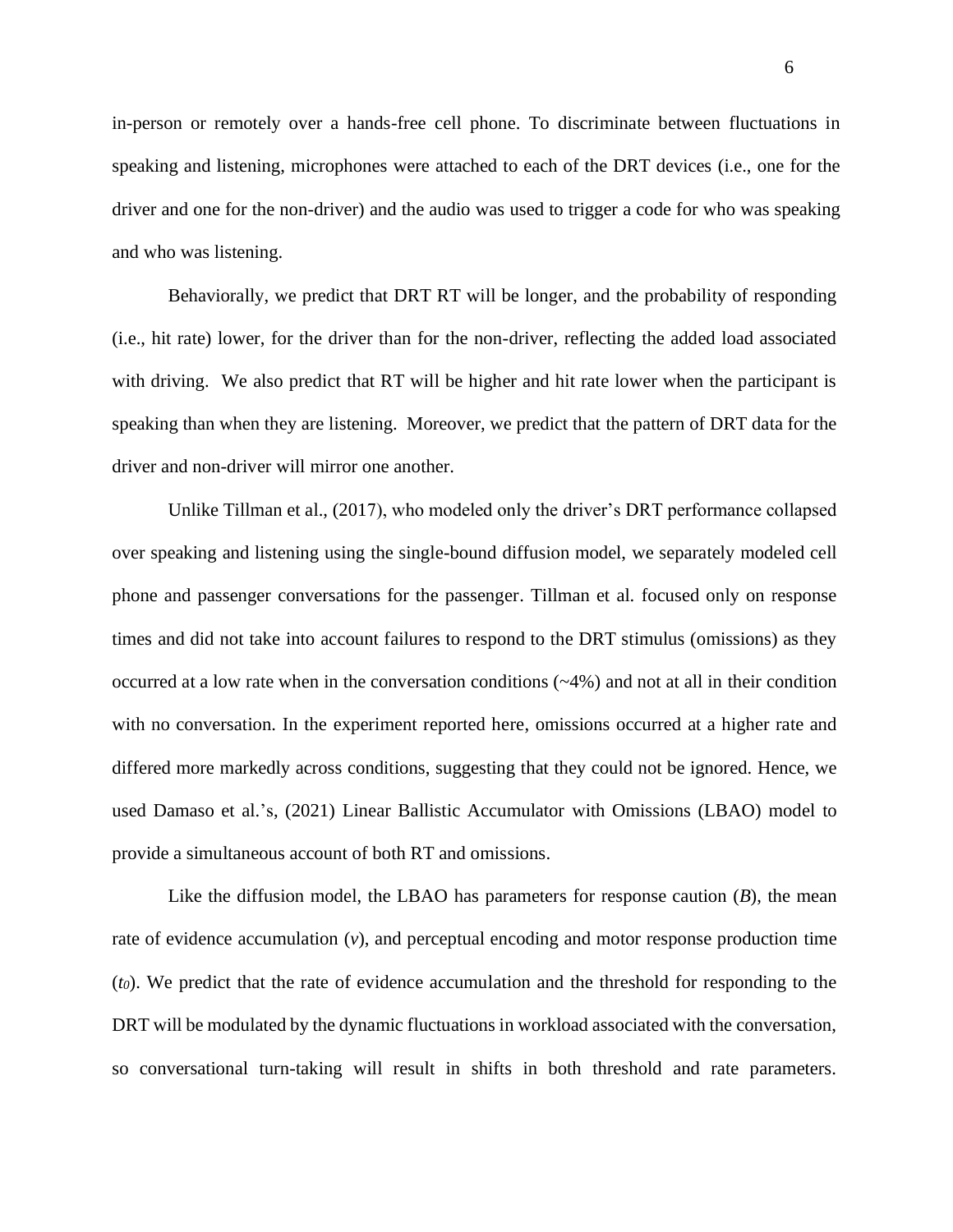Additionally, the LBAO has a parameter for trial-to-trial variability in drift rate (*sv*), which follows a normal distribution. When rate variability causes a sufficiently small rate to be sampled an omission can occur because the threshold amount of evidence is not accumulated before the maximum time allowed for a DRT response (3 s). Ratcliff and Strayer (2014) used the same mechanism in the diffusion model to account for omissions, but this model could not distinguish between rates and threshold and had no closed-form likelihood, making it difficult to fit. The LBAO overcomes both of these limitations, enabling an understanding of the effects of dynamic fluctuations of cognitive workload on omissions while also disentangling rate and threshold effects. We predict that manipulations that reduce capacity will also increase omissions by making small rates more likely.

### **Method**

## **Transparency and Openness**

### *Data*

The data for the discussed studies are available with the link posted here and in the Author Note:<https://osf.io/4a9xb/>

## *Analytic methods*

The analytic code needed to reproduce analyses is available and the link to access this information is provided in the Author Note with behavioral analyses within *Final\_Analysis cop.zip* and modeling analyses within *LBAO\_Modeling\_ConvoDrive copy.zip*.

### *Materials*

Certain materials, such as the DS-600 DriveSafety™ driving simulator, the driving scenario, and the Detection Response Task devices (ISO 17488, 2016) are not publically available. However, DRT devices and standards can be purchased from<https://redscientific.com/> and the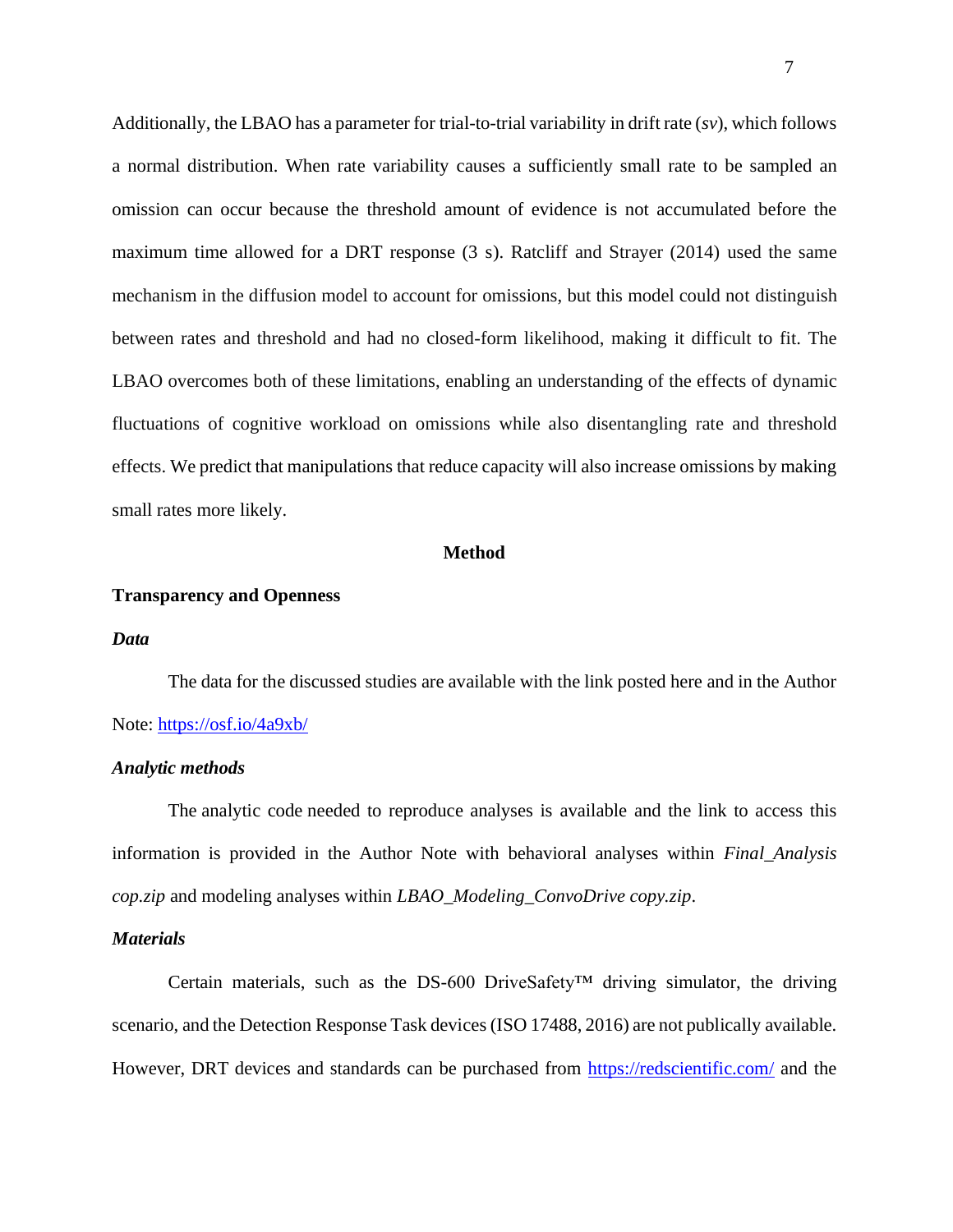International Organization for Standardization 17488. Methods for the LBAO can be found in Damaso et al. (2021) and its supplementary materials.

### **Participants**

Forty-four participants (23 Female, age:  $M = 21.1$ , SD = 3.4) were recruited in 22 dyads from University of Utah undergraduate psychology courses. Information on race, ethnicity, or socioeconomic status was not collected. Participants received course credit as compensation for completion of the one-hour study. Dyads were required to know each other in order to facilitate naturalistic conversation.

### **Materials**

A DS-600 DriveSafety<sup>™</sup> driving simulator provided the experience of driving an automatic shifting compact passenger sedan. DriveSafety software was utilized to program a 19 mile driving scenario, which included two- and three-lane divided highways with speed limits between 55 and 65 miles per hour and moderate traffic. The other simulated vehicles changed speed and lanes to create *irregular-flow* traffic (Drews, Pasupathi, & Strayer, 2008), which simulated realistic traffic. Participants drove for approximately 15-minutes in each block. The driving environment, the familiar dyads, and the naturalistic conversation topics were all designed to simulate natural conversations while driving on a highway.

Separate vibrotactile Detection Response Task devices (ISO 17488, 2016), one for the driver and the other for the non-driver, were used throughout the experiment. Following ISO 17488 (2016) guidelines, a small vibrating motor was attached to each of the participants' left collarbone at the base of the neck. The DRT onset occurred pseudo-randomly every 3-5 seconds, and participants responded with a small button attached to their right thumb. The vibration stopped when the participant pressed the button or after one second had elapsed. A dedicated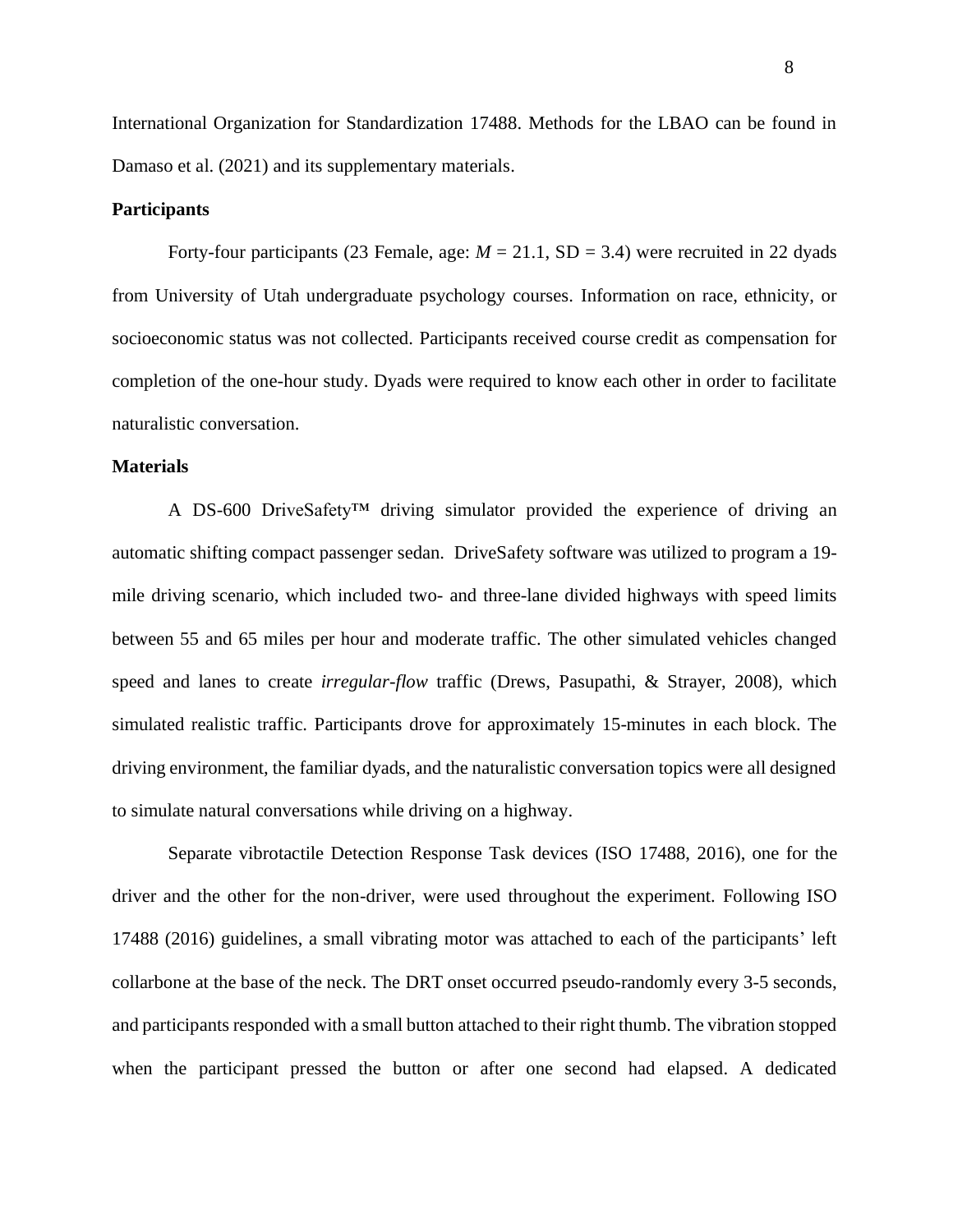microprocessor recorded millisecond-accurate responses. Microphones were utilized to determine whether a DRT stimulus occurred while the driver or non-driver was speaking, or during silence.

| <b>Condition</b>         | Role                      | <b>Speaker</b>            |  |  |  |
|--------------------------|---------------------------|---------------------------|--|--|--|
| <b>Randomly Assigned</b> | <b>Within Participant</b> | <b>Within Participant</b> |  |  |  |
| (between dyads)          | $(2x15 - minute blocks)$  | (unbalanced time)         |  |  |  |
|                          |                           | None                      |  |  |  |
|                          | Driver                    | Driver                    |  |  |  |
| <b>Cell Phone</b>        |                           | Other                     |  |  |  |
|                          |                           | None                      |  |  |  |
|                          | Other                     | Driver                    |  |  |  |
|                          |                           | Other                     |  |  |  |
| In Person                |                           | None                      |  |  |  |
|                          | Driver                    | Driver                    |  |  |  |
|                          |                           | Other                     |  |  |  |
|                          |                           | None                      |  |  |  |
|                          | Other                     | Driver                    |  |  |  |
|                          |                           | Other                     |  |  |  |

Table 1. *Experimental Design for a 2 between (Condition) X 2 within (Role) X 3 within (Speaker) Repeated Measures Linear Mixed-Effects Model.*

### *Procedure*

Dyads were randomly assigned to either the cell phone or passenger conversation condition and participants were randomly assigned to the driver or the other role first. Both participants in the dyad completed the driving and non-driving roles, but they only participated in the cell phone or passenger conversation condition (i.e., in-person vs. cell phone conditions was a between-subjects factor, see Table 1). Participants first performed a 5-minute practice block where one participant sat in the driver's seat and the other participant either sat in the passenger seat or at a remote location. Both participants responded to the DRT for the 5 minutes and the participant in the driver's seat drove the vehicle. Participants then switched roles and the procedure was repeated. After the practice drives, participants selected 10 topics from a list of 20 *conversation starters* listed by Psychology Today (Barreca, 2017; Prompts are listed in Appendix A).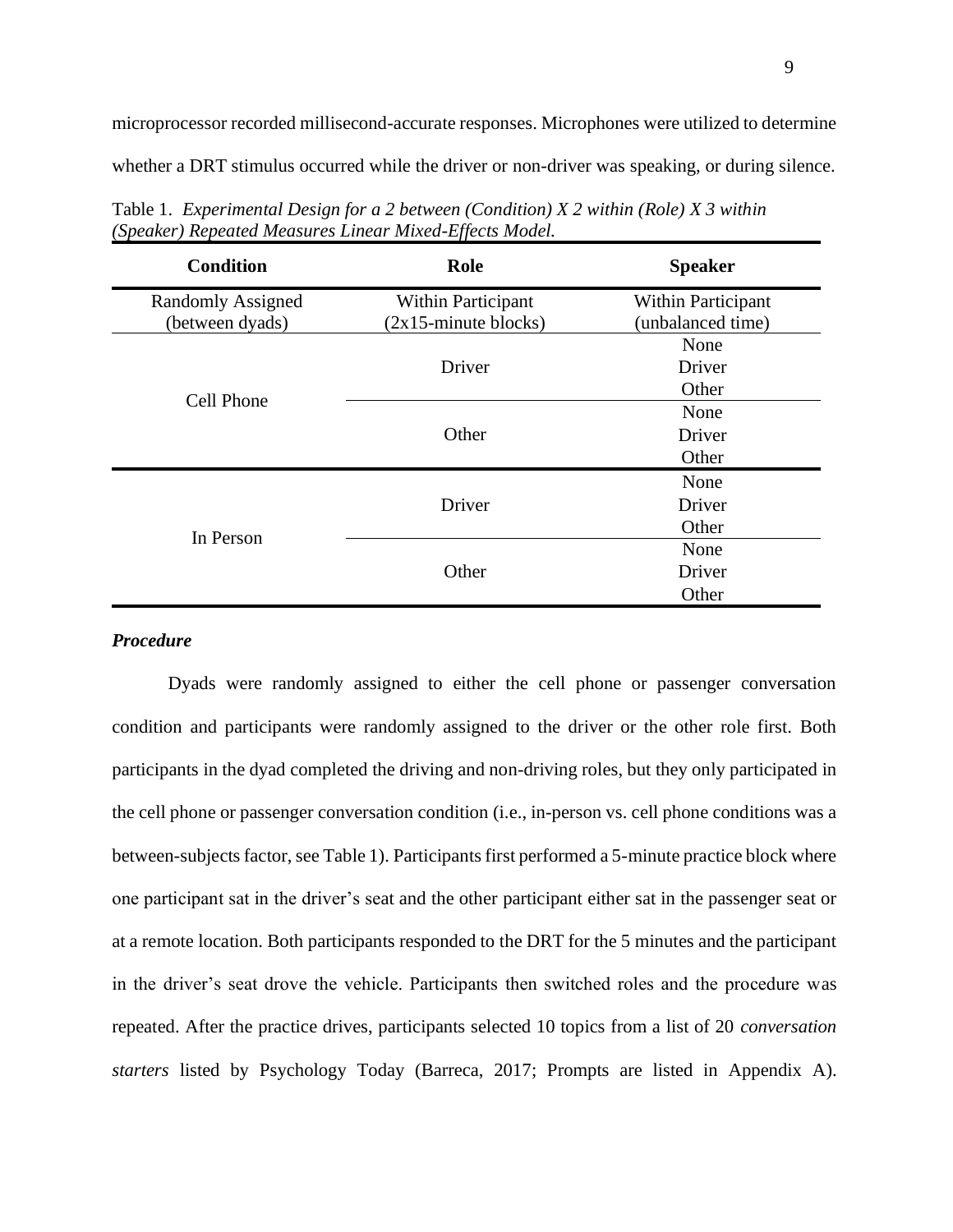Participants held a conversation for 15 minutes while driving and either sitting in the passenger seat or at the remote location using a hands-free cell phone. Participants then switched places and completed another 15 minutes of conversation.

**Measures.** DRT RT and Hit Rate (HR) was recorded for both participants. The DRT stimulus presentation to the driver and the non-driver were independent. Following ISO guidelines (ISO 17488, 2016), anticipatory responses shorter than 100 milliseconds (0.09%) were excluded from statistical analysis. Driving performance measures included speed variability, Root Mean Squared Error (RMSE) from the speed limit, and lateral lane deviation.

### **Results**

Differences in conditions between having a conversation with a passenger and having a conversation with a remote participant via a hands-free cell phone were tested in R (R Development Core Team, 2018). The lme4 package (Bates, Maechler, Bolker, & Walker, 2015) was used to create linear mixed-effects models (LMMs) with fixed effects of condition (2: cell phone vs. in-person), the participant role (2: driver vs. non-driver), and speaking demands (3: no talking, listening, and speaking) fully crossed. We report Type II Wald chi-square tests of differences in RT, HR, and RMSE across conditions; 95% confidence intervals are reported in square brackets. In all cases likelihood ratio tests selected random slopes for the effect of drive on participants and random intercepts for participants to account for the experimental design of two drives per participant. Additionally, we included block as a covariate to account for any effects of learning or fatigue.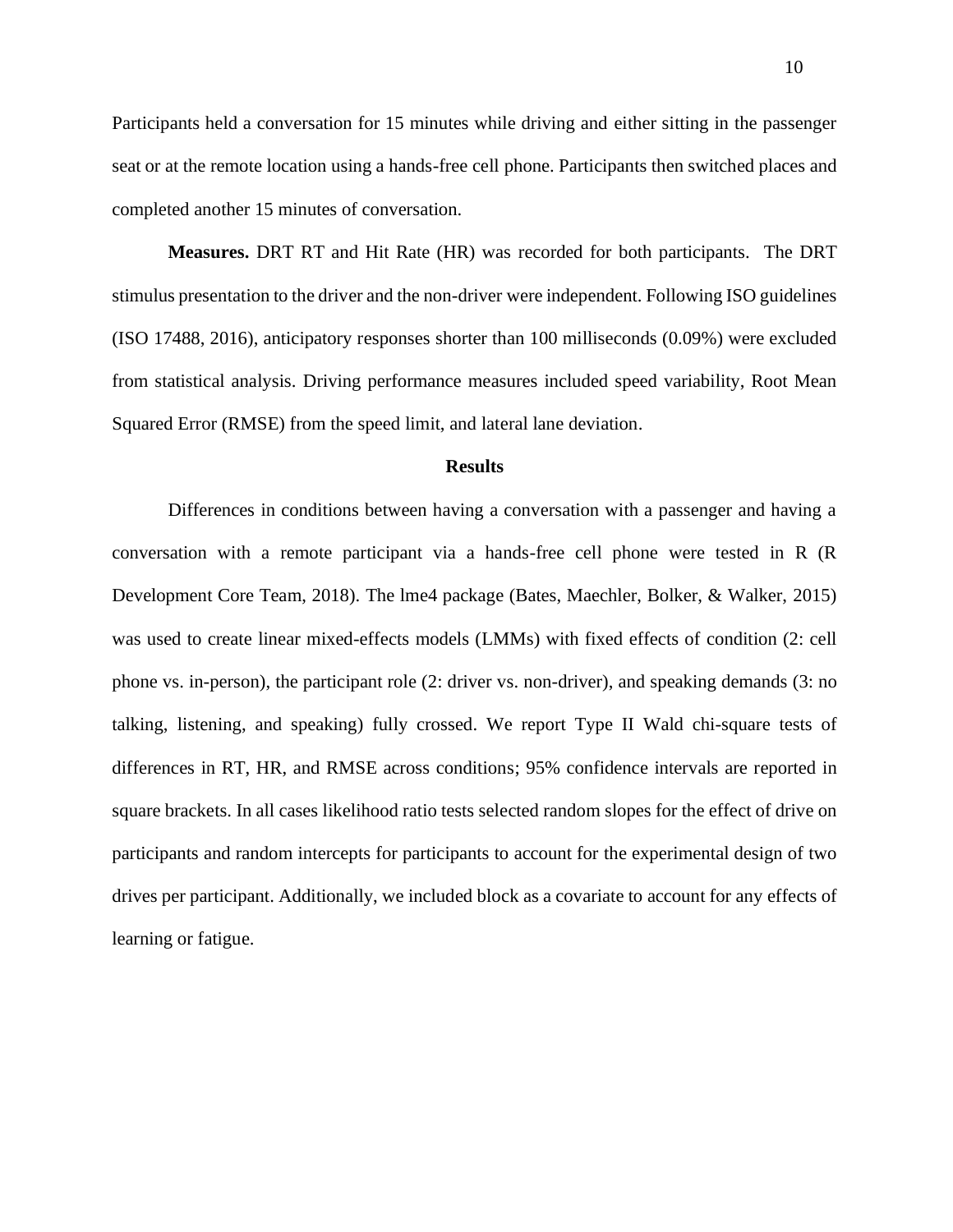### **Behavioral Measures**

*RT*

Statistical analyses were performed on log-transformed RTs but are not transformed in Figure 1 for clarity. Conversing increased RT over no talking by 39 ms [23, 54],  $\chi^2(2) = 850.67$ ,  $p < .001$  and drivers responded more slowly than non-drivers by 89 ms [75, 102],  $\chi^2(2) = 8.13$ , *p* = .004. RT for participants in the cell phone condition did not differ significantly from when participants conversed in person,  $\chi^2(1) = 2.76$ ,  $p = 0.12$ .

Speaker interacted with participant role,  $\chi^2(2) = 356.96$ ,  $p < .001$ , and with condition  $\chi^2(2)$  $= 37.81, p < .001$ . In the in-person condition, the increase in RT from no talking to the driver speaking was smaller for the *non-driver* (27 ms, 95% CI [23, 31]) than for the *driver* (102 ms, [98, 106]). By contrast, the increase in RT between no talking and the passenger speaking for the *non-driver* (103 ms, [99, 107]) was greater than for the *driver* (14 ms, [4, 23]). In the cell phone condition, the increase in RT from no talking to the driver speaking was smaller for the *non-driver* (27 ms, [23, 31]) than for the *driver* (48 ms, [38, 60]). By contrast, the increase in RT between no talking and the passenger speaking for the *non-driver* (102 ms, [99, 107]) was greater than for the *driver* (71 ms, [4, 23]).

A three-way interaction,  $\chi^2(2) = 9.33$ ,  $p = .009$ , was driven by the differences in RT between the cell phone and in-person conditions for the *driver* when they were listening to the non-driver speak. This suggests that the driver found it more difficult to listen to the other talking in a cell phone conversation than to an in-person conversation (see Figure 1).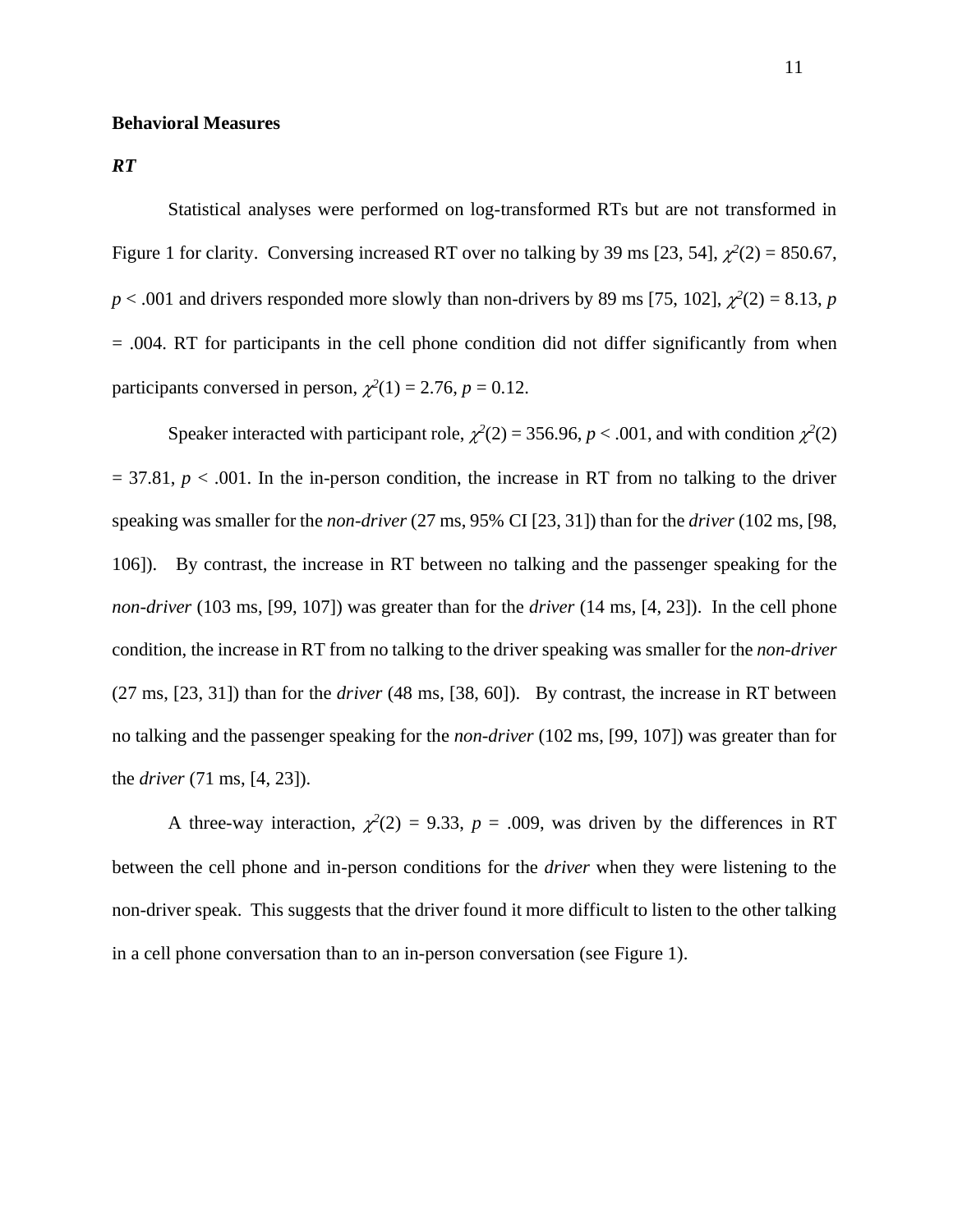

*Figure 1. Response times of the driver and other participant during a 15-minute drive, according to who was talking and who was listening. 95% Confidence Intervals were calculated utilizing the Cousineau-Morey method for repeated-measures designs (Cousineau, 2005; Morey, 2008; Baguley, 2012).*

## *Hit Rate*

A binomial LMM with a probit link was fit by maximum likelihood using Laplace Approximation (see Figure 2 for means and 95% CIs). Conversing decreased HR over no talking by 4.21% [3.21, 6.54],  $\chi^2(2) = 850.67$ ,  $p < .001$ , and drivers responded less often than non-drivers by 1.32% [.75, 1.52],  $\chi^2(2) = 8.13$ ,  $p = .004$ . The effect of condition (i.e., cell phone vs. in-person) on HR was significant,  $\chi^2(1) = 10.39$ ,  $p = .001$ .

The effect of condition interacted with who was responding to the DRT,  $\chi^2(1) = 153.04$ , *p*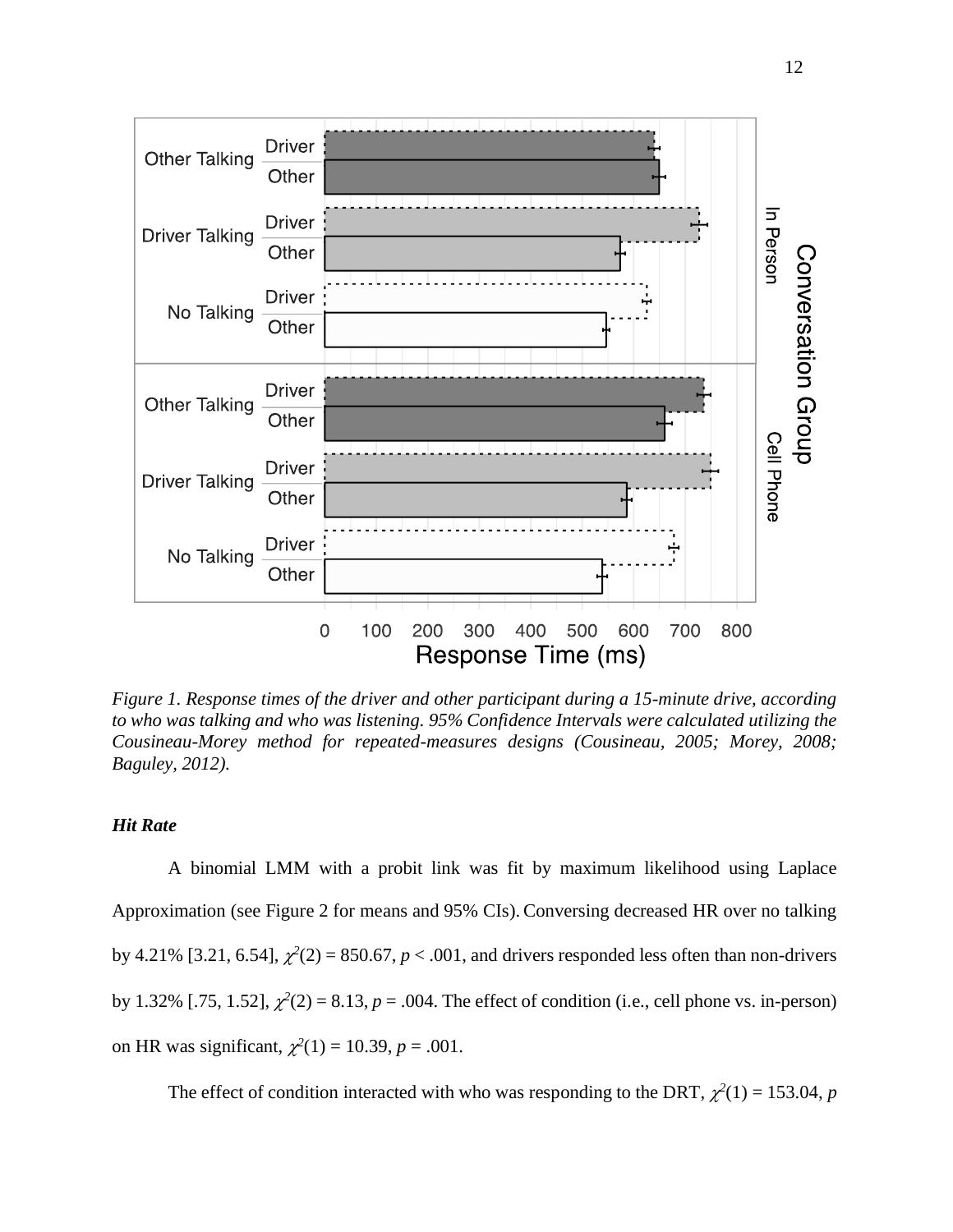$<$  .001. Who was speaking also interacted with who responded to the DRT,  $\chi^2(1) = 39.77$ ,  $p <$ .001. The speaker was part of a significant interaction with the responder,  $\chi^2(1) = 72.22$ ,  $p < .001$ (see Figure 2). As with the RT data, this suggests that the driver found it more difficult to listen to a cell phone conversation than to an in-person conversation.



*Figure 2. Hit Rate of the driver and other participant during a 15-minute drive, according to who was talking and who was listening. 95% Confidence Intervals were calculated utilizing the Cousineau-Morey method for repeated-measures designs (Cousineau, 2005; Morey, 2008; Baguley, 2012).*

### *Driving Performance*

Drivers exhibited greater lateral steering deviation when talking (*M* = .37 m, [.16, .58]) than when listening ( $M = .30$  m, [.17, .43],  $\chi^2(1) = 73.23$ ,  $p < .001$ ). Additionally, drivers in the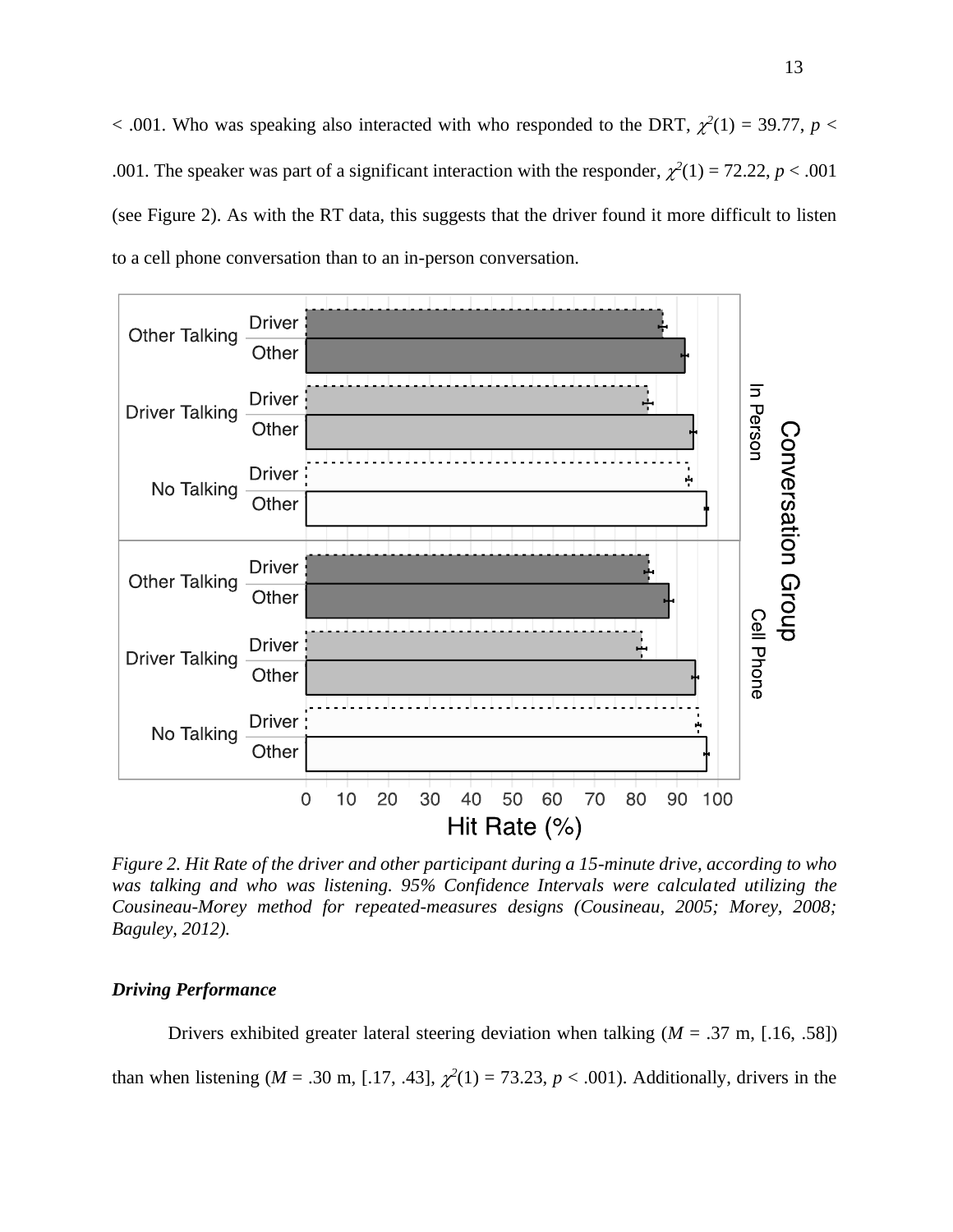cell phone condition produced slightly smaller steering deviation  $(M = .31 \text{ m}, [.17, .45])$  than drivers in the passenger condition ( $M = .34$  m, [.16, .52]),  $\chi^2(1) = 7.32$ ,  $p = .04$ . A similar main effect was found for compliance with the speed limit (RMSE) between no talking, listening, and speaking conditions  $\chi^2(1) = 11.45$ ,  $p = .021$ . However, the difference between speaking and listening conditions did not achieve significance,  $\chi^2(1) = 1.45$ ,  $p = .09$ . Finally, participants drove more slowly overall when talking on a cell phone ( $M = 62.06$  mph, [59.80, 64.32]) than when conversing with a passenger ( $M = 64.2$  mph, [62.30, 66.10])  $\chi^2(1) = 9.45$ ,  $p = .03$ . Table 2 reports individual condition means and standard deviations.

Table 2*. Means and Standard Deviations of Driving Performance for the Cell Phone and In Person conditions when nobody is speaking (i.e., None), when the driver is speaking (i.e., Driver), and when the other participant is speaking (i.e., Other).*

|                                     |                | <b>In Person</b> |          | <b>Cell Phone</b> |          |          |  |
|-------------------------------------|----------------|------------------|----------|-------------------|----------|----------|--|
|                                     | <b>Speaker</b> |                  |          |                   |          |          |  |
|                                     | None           | Driver           | Other    | None              | Driver   | Other    |  |
|                                     | $M$ (CI)       | $M$ (CI)         | $M$ (CI) | $M$ (CI)          | $M$ (CI) | $M$ (CI) |  |
| <b>Steering Deviation</b><br>(RMSE) | 0.30(0.13)     | 0.37(0.21)       | .31(.18) | .28(.12)          | .34(.18) | .31(.14) |  |
| <b>Speed Variability</b><br>(RMSE)  | 2.5(1.2)       | 3.5(1.4)         | 2.9(1.1) | 2.1(.81)          | 3.1(1.0) | 2.4(1.2) |  |
| <b>Average Speed</b><br>(mph)       | 66.3(5)        | 63.2(6)          | 64.3(5)  | 64.3(4)           | 60.5(5)  | 61.4(5)  |  |

*Note.* RMSE = root mean squared error; mph = miles per hour.

### **Modeling Approach**

Damaso et al., (2021) defined two types of omissions that occur because of drift rate variability. "Intrinsic" omissions occur because the sampled rate for a trial can be negative, and so threshold will never be reached. "Design" omissions occur when a positive drift rate is sampled that is too small to reach the threshold in the 3 s response window. Drift rates in the LBA vary according to a normal distribution, and so the probability of an intrinsic omission in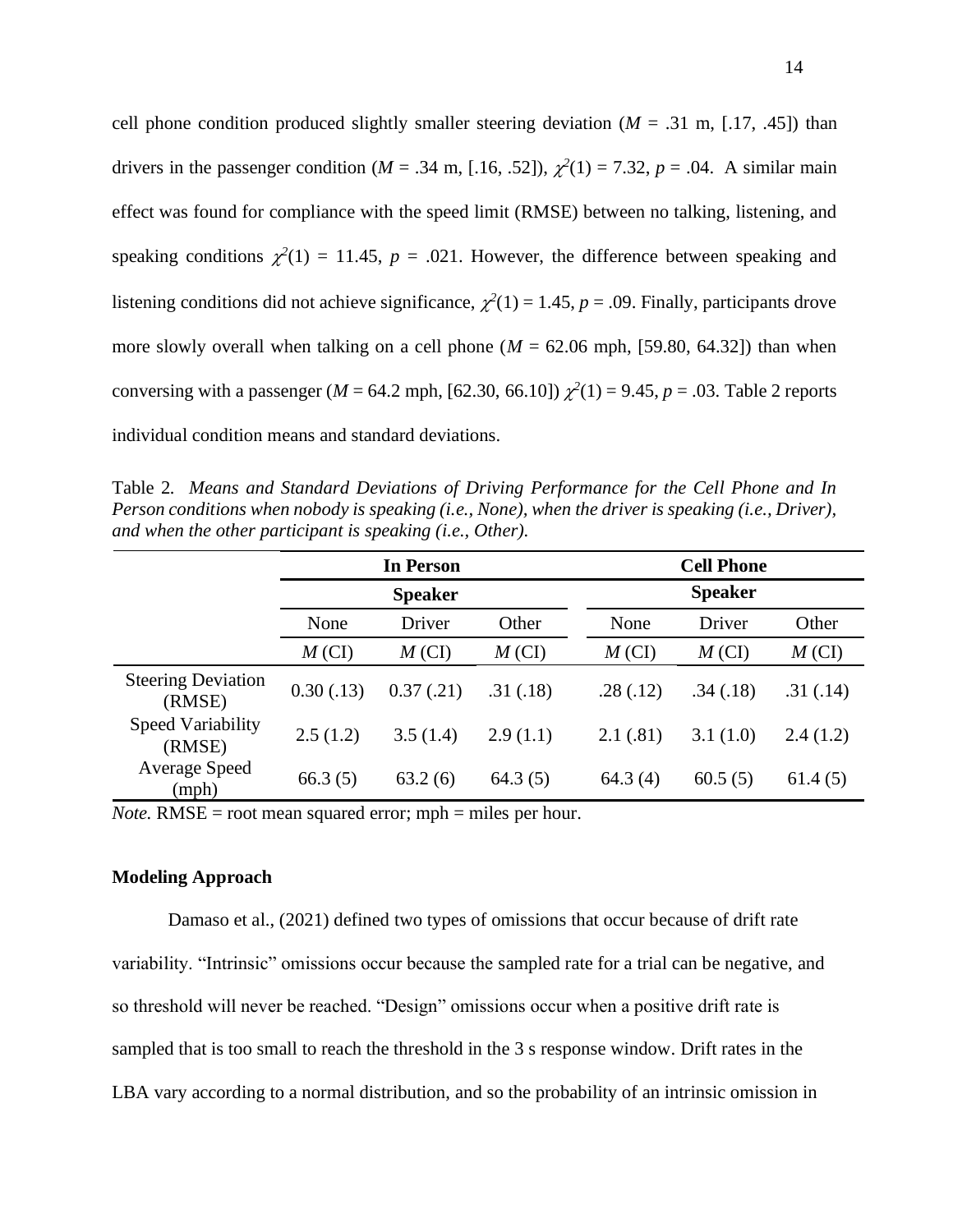speaking-demand condition *i* is  $p_l = \Phi(v_i/sv_i)$ , where  $\Phi(x)$  is the integral of a normal distribution with mean *x* and a unit standard deviation from −∞ to zero, and *v<sup>i</sup>* and *sv*<sup>i</sup> are the rate distribution's mean and standard deviation. Design omissions speaking-demand condition *i* occur with probability  $p_{Di} = 1 - F(t = 3 | A_i, b_i, v_i, sv_i)$ , where  $F()$  is the cumulative distribution function for an LBA accumulator (see Brown & Heathcote, 2008), *A<sup>i</sup>* is the range of trial-to-trial variability in the starting point of accumulation, and *b*<sup>i</sup> the threshold in condition *i*. Combining the two types the total omission probability is  $p_{Ti} = p_{Ii} + (1 - p_{Ii}) p_{Di}$ , where the subscript T indicates that the combined value is a function of task-related factors as it depends on the same parameters that determine DRT responses. Note that no extra parameters need to be estimated to produce predictions about task-related omissions.

Damaso et al., (2021) also included an extra parameter, *pc*, to allow for "contaminant" omissions with a different origin to task-related omissions. This idea was drawn from Castro et al. (2019), who attributed such omissions to a failure to encode the stimulus. They estimated different values of  $p_c$  to account for increased DRT omissions when participants performed a secondary task (counting backward). By itself this approach is essentially only descriptive as there is no relationship between response and omission processes. We preferred Damaso et al.'s approach as it links the two and so is naturally able to account for correlations between these two performance measures. Damaso et al. included both task-related and contaminant omissions because they were requried to account for a few participants with high overall omission rates but treated their probability as an individual difference variable that does not change with secondarytask workload.

We made the same assumption about contaminant probability with respect to speakingdemand conditions, so only one extra parameter is estimated, and the overall probability of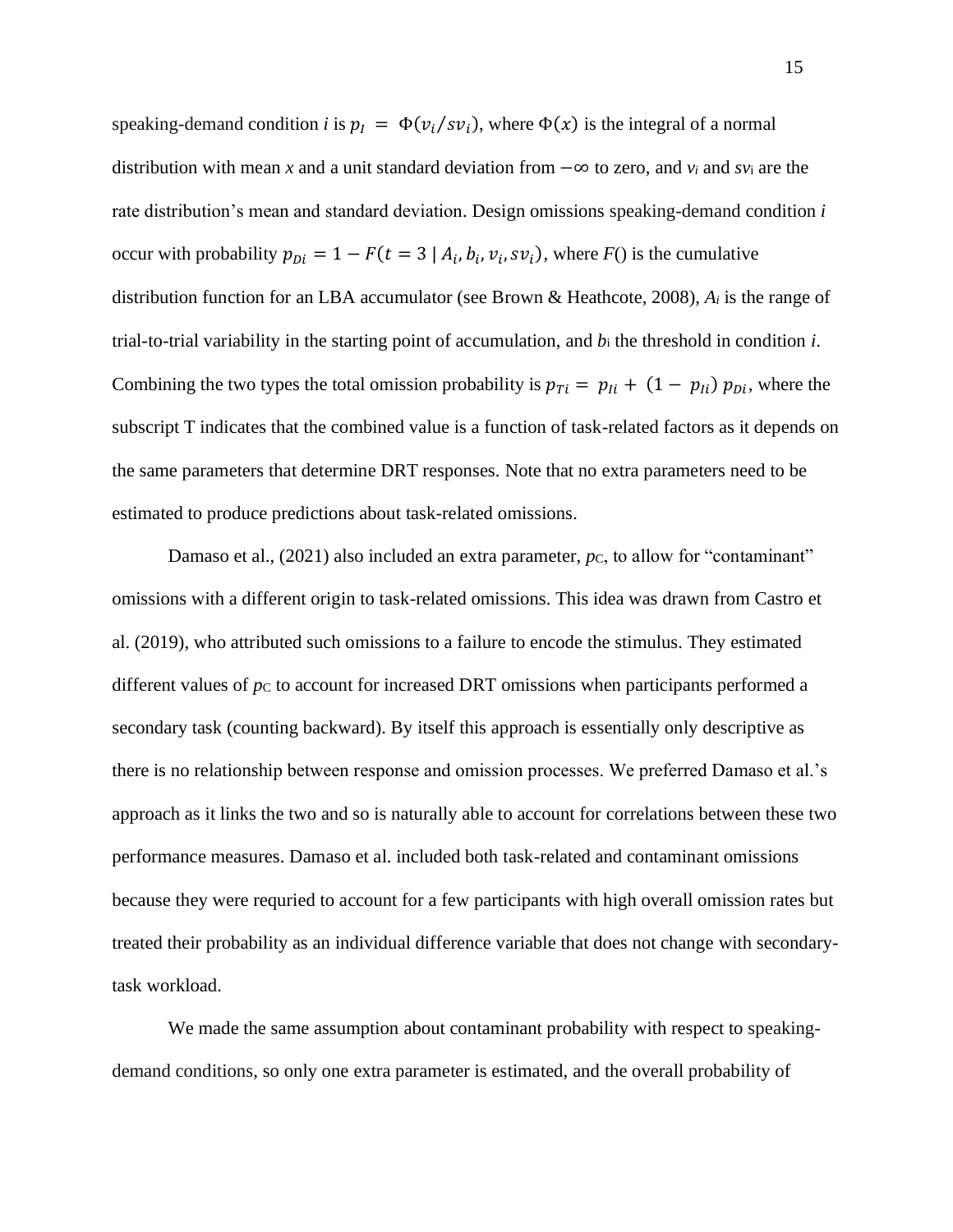omissions in condition *i* is  $p_{0i} = p_c + (1 - p_c)p_{pi}$ . Hence, any differences in omission rates between conditions are entirely accounted for by the parameters of the evidence accumulation process, and so we focus on these parameters in our analysis. Like Damaso et al. (2021), we found that contaminant omissions varied widely over individuals, being less than 5% for most but up to almost 15% for a few participants.

### **Modeling Results**

The DMC software (Heathcote et al., 2018) was used to fit models in a Bayesian manner separately to each combination of role (driver vs. passenger) and speaker-type condition (in person vs. cell phone). In each case we fit 8 models that allowed various combinations of thresholds (*B*) rates (*v*), rate standard deviations (*sv*), and non-decision time (*t*<sub>0</sub>), were allowed to differ with the three speaking-demand conditions (none, driver, other). To make models that allowed threshold to vary with speaking-demand condition identifiable the threshold in the no-talking condition was fixed to one. Similarly, for models that assumed the same threshold for all speaking-demand conditions its value was set at one.

In every case, the best model according to the DIC model selection criterion included an effect of speaking-demand condition on the threshold parameter and both drift rate parameters but dropped an effect on non-decision time (see Table 3). This model was used in all further analyses.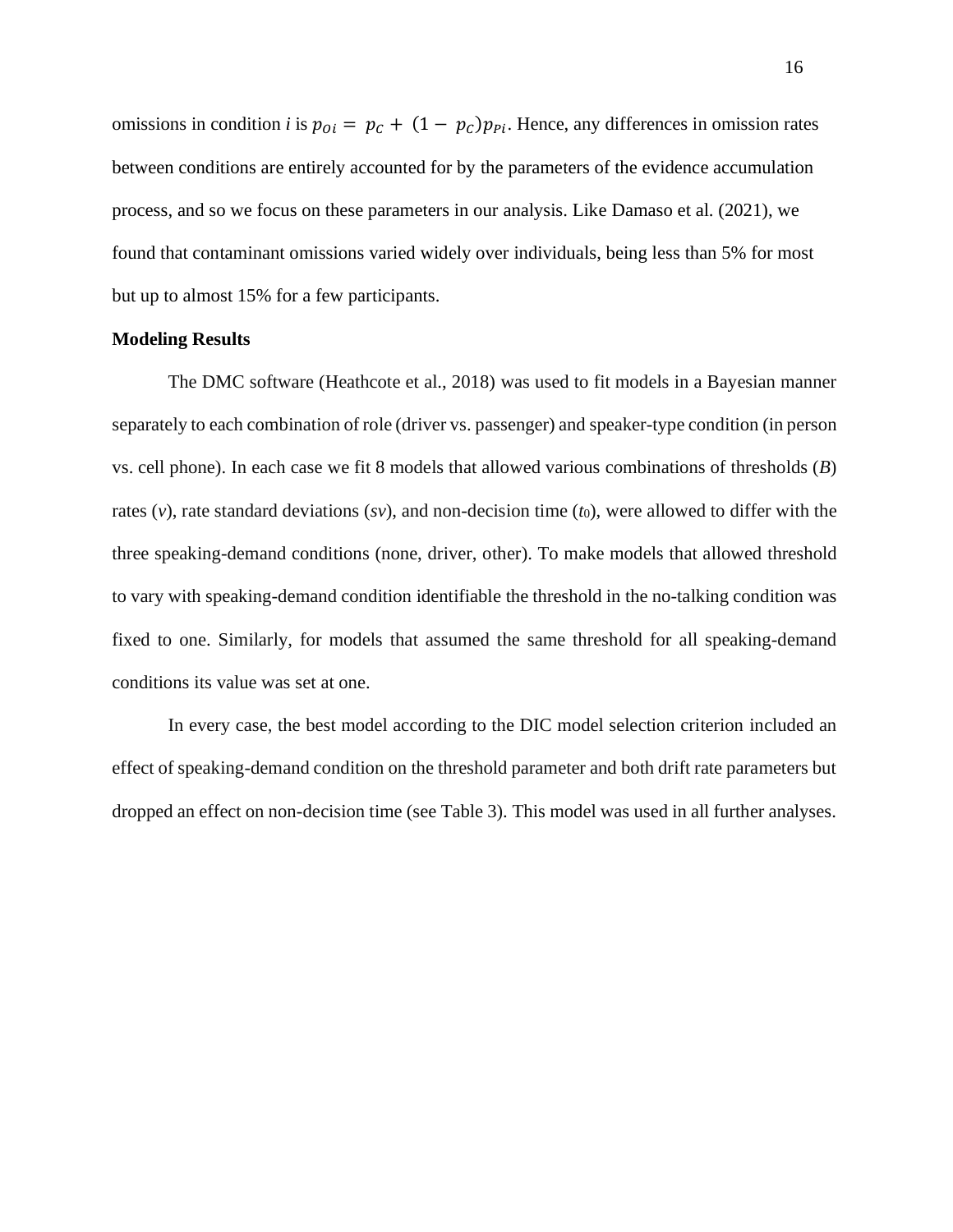Table 3*. The difference between Deviance Information Criterion (smaller values indicate a better tradeoff between goodness-of-fit and model complexity) relative to the best model (i.e., the DIC value for the best model in each row is subtracted from the values for all models in the row, so the best model has an entry of zero). The models either allowed thresholds (B), rates (v), rate standard deviations (sv) or non-decision time (t0) to vary over the three speaking-demand conditions. Models were fit to each condition and pair member role separately.*

| Driver with Passenger      | Bvsv | Bvt0sv              | vt0SV | Bv         | Bvt0    | νtο    | <i>vsv</i> | ν    |
|----------------------------|------|---------------------|-------|------------|---------|--------|------------|------|
|                            |      | 126                 | 204   | 296        | 418     | 600    | 668        | 1326 |
| Passenger with Driver      | Bvsv | Bvt <sub>0</sub> sv | Bv    | vtosv      | $Bvt_0$ | $vt_0$ | VSV        | ν    |
|                            |      | 84                  | 298   | 331        | 410     | 557    | 669        | 1329 |
|                            |      |                     |       |            |         |        |            |      |
|                            | Bvsv | Bvt0sv              | vt0SV | <i>vsv</i> | Bvt0    | Bv     | νtο        | ν    |
| Driver with Cell Phone     |      | $\overline{4}$      | 111   | 509        | 855     | 1016   | 1225       | 729  |
| Non-driver with Cell Phone | Bvsv | Bvt <sub>0</sub> sv | Bv    | vtosv      | $Bvt_0$ | νtο    | <i>vsv</i> | ν    |

*Note.* For a discussion on the Deviance Information Criterion, see Spiegelhalter, Best, Carlin, & Van Der Linde, (2002).

# *Parameter Tests*

We report parameter estimates from the best model as posterior medians with 95% credible intervals (in square brackets) and *p* value indicating the fixed-effect probability that one parameter is greater than another with small *p* values supporting a difference.

**Driver Responses with a Passenger.** The response threshold (*B*) remained fixed at 1 while there was silence in order to make the model identifiable. We found that the response threshold (*B*) was larger for talking than listening (.74 [.68, .80] vs .58 [.52, .63], respectively, *p*   $< .001$ ). The mean rate (*v*) decreased from silence to listening  $(3.52 \, [3.44, 3.61] \,$  vs 2.41 [2.24, 2.60], respectively, *p* < .001) and from silence to talking (3.5 [3.44, 3.61] vs 2.49 [2.34, 2.66], respectively,  $p < .001$ ). There was little evidence for a difference in mean rate (*v*) between listening and talking (2.41 [2.40,2.60] vs 2.49 [2.33, 2.66], respectively, *p* = .21).

**Passenger Responses with a Driver.** With the silent responses fixed at 1, threshold (*B*) increased from listening to talking  $(.58 \; [0.52, 0.63] \; \text{vs.} \; .73 \; [0.68, 0.80]$ , respectively,  $p < 0.001$ ). The mean rate (*v*) decreased from silence to listening (3.52 [3.44, 3.61] vs 2.41 [2.24, 2.60], respectively,  $p < .001$ ) and from silence to talking  $(3.5 \, [3.44, 3.61]$  vs 2.49 [2.34, 2.66],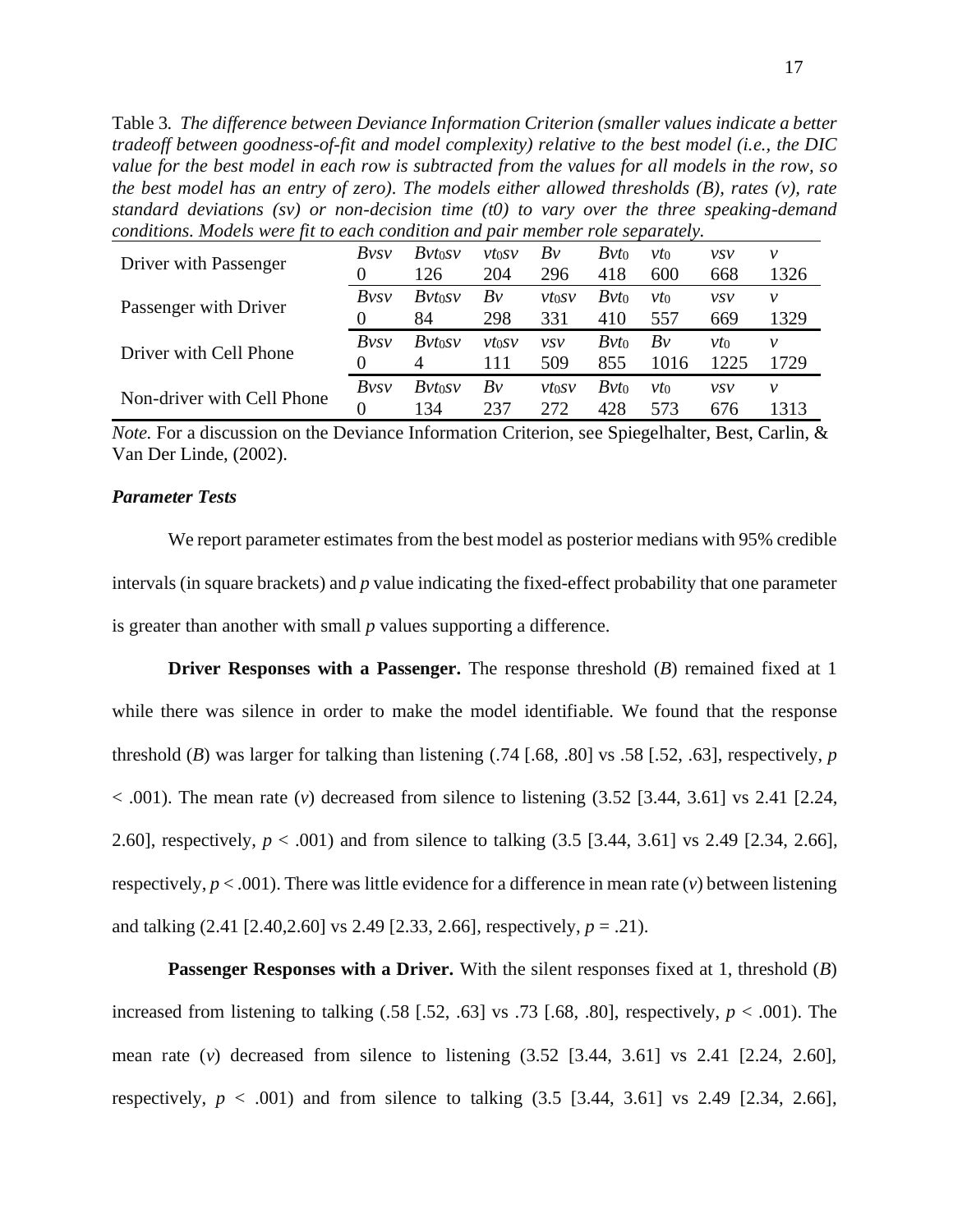**Driver Responses with a Cell Phone.** Again, the response threshold (*B*) remained fixed at 1 while there was silence in order to make the model identifiable. There was no evidence to suggest that listening had a higher threshold than talking (1.85 [1.60, 2.12] vs 1.82 [1.55, 2.14], respectively,  $p = .44$ ). The mean rate (*v*) increased from silence to listening (4.83 [4.66, 5.01] vs 6.33 [5.65, 7.03], respectively, *p* < .001) and talking (4.83 [4.66, 5.01] vs 5.93 [5.28, 6.63], respectively,  $p < .001$ ). There was little evidence for a difference between listening and talking (6.33 [5.65, 7.03] vs 5.93 [5.28, 6.63], respectively, *p* = .19)

**Non-Driver with a Cell Phone.** With the silent responses fixed at 1, threshold (*B*) increased from listening to talking  $(.65 \, [.55, .74]$  vs  $.83 \, [.72, .97]$ , respectively,  $p < .01$ ). The mean rate (*v*) decreased from silence to listening (3.49 [3.40, 3.59] vs 2.40 [2.20, 2.61], respectively, *p* < .001) and talking (3.49 [3.40, 3.59] vs 2.50 [2.26, 2.77], respectively, *p* < .001). There was little evidence for a difference between listening and talking ([2.20, 2.61] vs 2.50, [2.64, 2.77], respectively,  $p = .21$ ).

#### *Contributions to Workload*

Workload is considered a multi-dimensional concept that one representative measure will fail to capture (Gopher & Donchin, 1986). However, several mechanisms of performance and effort requirements can be discussed within the context of goal-directed behavior. For example, the process of changes in workload measurements can be consciously mediated, with participants slowing in their responses or failing to respond because they deliberately respond more cautiously with higher workloads in the primary task. If the driver maintains separate resource pools for the primary and secondary tasks, like in some resource theories of attention (e.g., Wickens, 2008),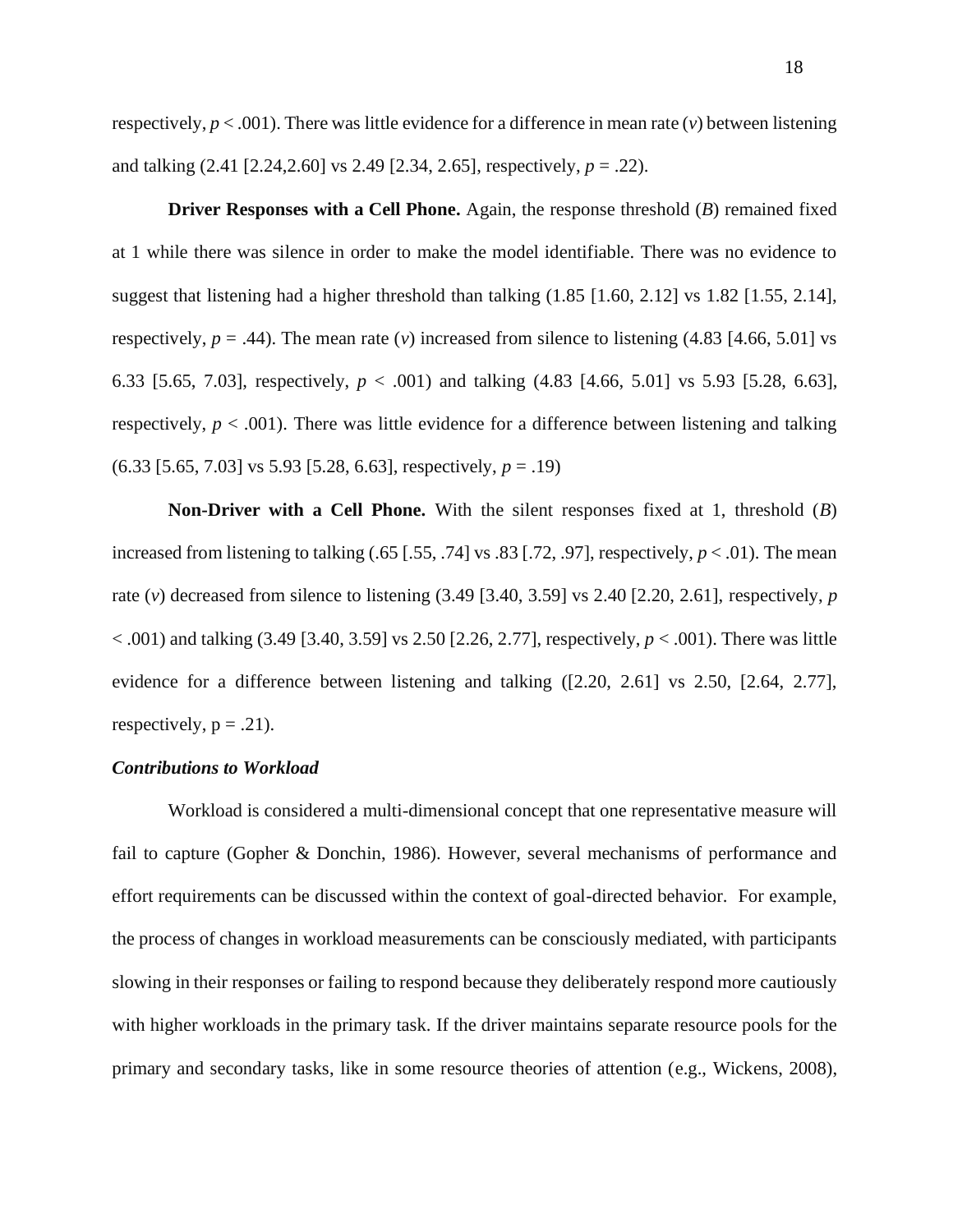then a strategic increase in response certainty (i.e., caution) would be responsible for slower DRT responses. If the tasks required separate resources, dual-task costs would not be observed at all. In an applied setting, a driver could prioritize reacting to traffic changes over DRT responses when they perceive increased driving difficulty. Previous research demonstrates a strong correlation between the DRT and self-report measures of subjective workload (Strayer et al. 2013), such as the NASA Task Load Index (Hart and Staveland 1988).

However, reductions in a unitary pool of resource may occur due to both tasks in a more traditional theory of attention (Kahneman, 1973), especially when there is an implicit task priority. In this case, the primary task would receive the resource necessary to complete the task to the operator's perceived ability and whatever is left would be allocated to the second task. If the resources allocated did not match the required workload, processing of that task would slow. In our modeling terms, this would be a slowing of the rate of evidence accumulation toward a response.

To our knowledge, this is the first study to measure *and* model the natural and dynamic ebb and flow of mental workload of both interlocutors in a conversational dyad, as most studies block the experimental conditions and only obtain measurements from one participant. We observed a reciprocal tradeoff in workload for the conversational dyad such that when one participant was speaking their workload, as inferred from the DRT, was higher than when they were listening. An inverse pattern was observed for the other participant (e.g., higher workload when the other participant was listening than when the other participant was talking). Moreover, the driving task showed an additive relationship with the conversation (i.e., higher for the driver than the non-driver), suggesting that the driving and the conversation tasks compete for the same limited capacity resources. The data help to explain why a conversation can lead to driver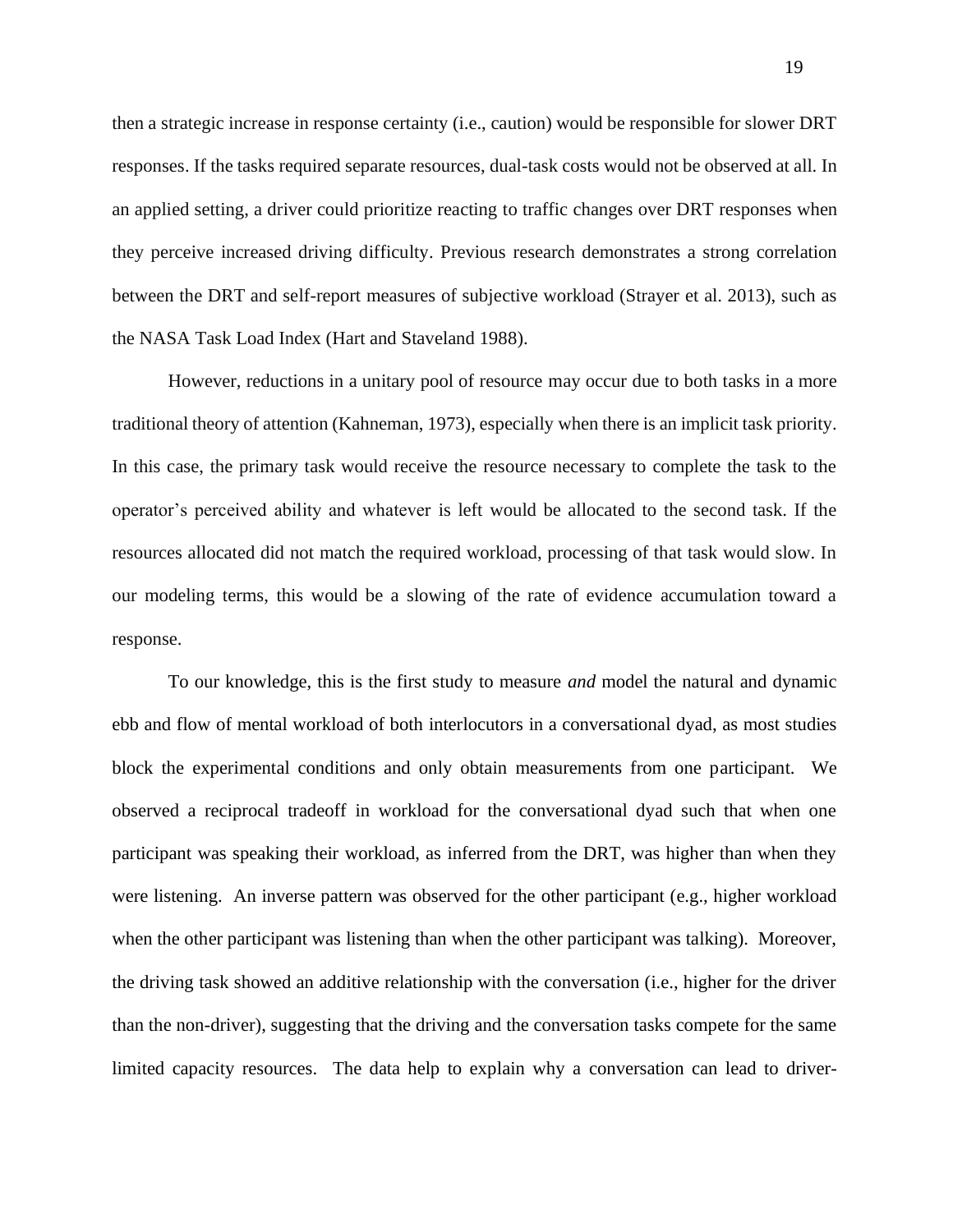restricted attention (e.g., Regan, Hallett and Cordon, 2011). This impairment is most apparent with cell phone conversations due to the compensatory factors associated with passenger conversations (e.g., Drews, Pasupathi, and Strayer, 2008).

Our model selection indicates that differences in threshold and rate (both mean and variability) play a significant role in explaining the variations in workload. To quantify their relative importance, we systematically held constant the effect of each parameter by setting the parameter to its average value across conditions while leaving the other parameters at their estimated values and simulated DRT data to determine the reduction in the model's ability to account for the workload differences (Strickland, Loft, Remington & Heathcote, 2018). The reduction in variance accounted for was computed using the following equation:

$$
Percent \ of \ Variance = (1 - \left(\frac{Bvsv \ Model - Fixed \ Parameter \ Model}{Bvsv \ Model}\right) * 100)
$$

**Driver Responses with a Passenger.** We found that for drivers with a passenger, RT slowed 79 [43, 115] milliseconds when talking compared to listening, but that this effect disappeared in the simulated data when the threshold (*B*) was fixed at its average (5 [-169, 179] ms). When mean rate (*v*) was fixed, the effect decreased by 21 milliseconds to 59 [-43, 161] milliseconds. With fixed *B*, the model lost 93.67% of the effect while with fixed mean *v*, the model lost 26.58% of the effect.

Passenger Responses with a Driver. We found that the effect of talking compared to listening (79 [43, 115] ms) disappeared for the simulated data when the threshold (*B*) was fixed at its average (-58 [-153, 37] ms)). When mean rate (*v*) was held fixed, the effect was hardly reduced (75 [12, 137] ms). The effect of removing *B* accounted for an increase in the effect of 73% while removing mean rate (*v*) decreased 5% of the effect.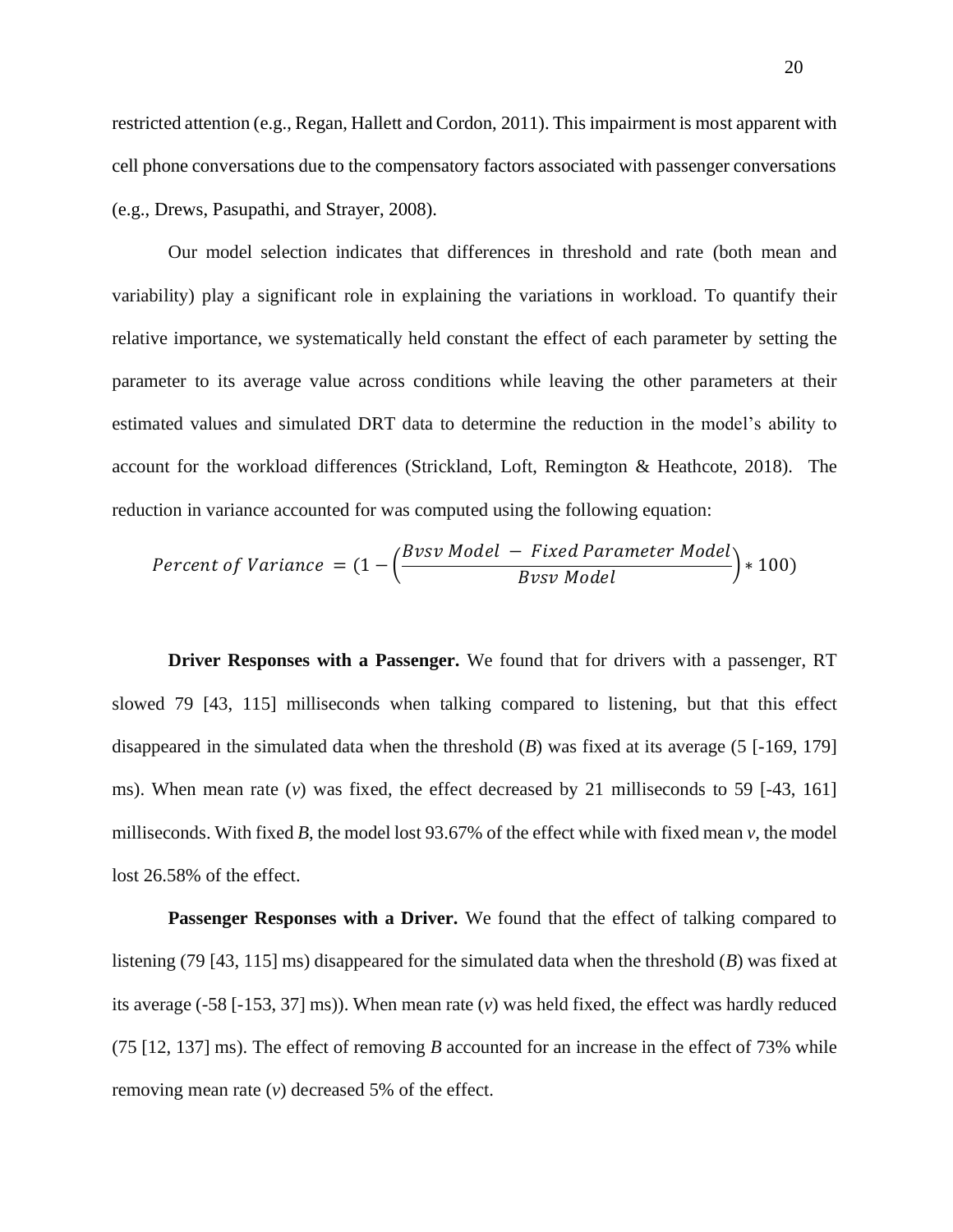**Driver Responses with a Cell Phone.** We found that for drivers talking on a cell phone, RT slowed 74 [33, 115] milliseconds when talking compared to silence, but that this effect disappeared for the simulated data when the threshold (*B*) was fixed at its average (5 [-169, 179] ms). When mean rate  $(v)$  was fixed, the effect decreased by 21 milliseconds to 59  $[-43, 161]$ milliseconds. With fixed *B*, the model lost  $85.64\%$  of the effect while with fixed mean *v*, the model lost 26.58% of the effect.

**Non-Driver with a Cell Phone.** We found that for drivers talking on a cell phone, RT slowed 93 [45, 141] milliseconds when talking compared to silence, but that this effect disappeared for the simulated data when the threshold (*B*) was fixed at its average (15 [-121, 149] ms). When mean rate  $(v)$  was fixed, the effect decreased by 11 milliseconds to 82 [-13, 181] milliseconds. With fixed *B*, the model lost 83.87% of the effect while with fixed mean  $\nu$ , the model lost 11.83% of the effect.

#### **Discussion**

We found that the workload of the driver and non-driver traded off in a naturalistic conversation. Overall, the passenger's workload was lower than that of the driver. The fact that RT was elevated for the driver suggests that the driving task and the conversation task competed for limited attentional resources. The reciprocal pattern observed when the dyad was conversing (e.g., higher for the driver and lower for the non-driver when the driver was speaking than when the driver was listening) demonstrates the complexity of measuring the cognitive workload of conversations while driving.

The DRT data were modeled using Linear Ballistic Accumulation with occasional response Omissions (LBAO). According to the *Deviance Information Criterion*, the model omitting *t<sup>0</sup>* (i.e., *Bvsv*) best fit the data, showing that the perceptual encoding and motor-response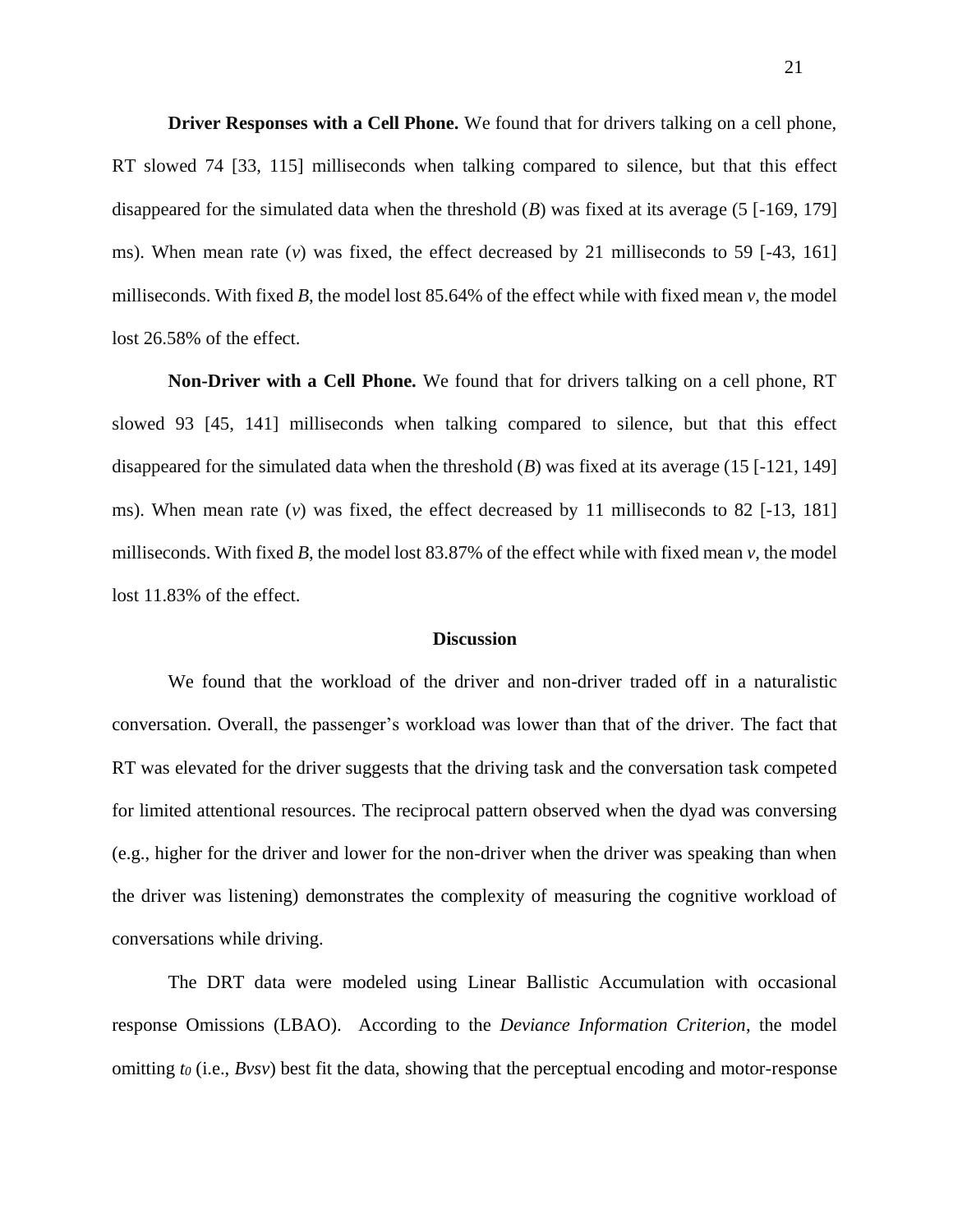parameters were not necessary to differentiate between the experimental conditions. The primary factor differentiating a driver talking compared to not talking was the threshold to a response (the model with fixed *v* accounting for 93% of the effect when with a passenger and 85% when talking on a cell phone), with the evidence accumulation rate (i.e., the model with fixed *B*) accounting for about 26% of the effect.

Importantly, the LBAO modeling shows that the division of attention between driving and conversing reduces the rate of evidence accumulation. The pattern varies slightly for in-person and cell phone conversations, but in both cases the workload differences are the result of changes in *both* the response threshold and the rate of evidence accumulation. This pattern differs from that of Tillman et al., (2017), in which dual-task costs were attributed solely to changes in response threshold. The current data suggests that aggregating over listening and speaking may have masked any effects of workload on the rate of evidence accumulation.

It is worth considering three possible outcomes of the LBAO modeling and how they might inform our theoretical understanding of dual-task performance. One possibility is that the addition of a secondary task increases the response threshold, but leaves the rate of evidence unchanged (e.g., Tillman et al., 2017). Essentially, dual-task performance is slowed under this scenario because of response caution. Another possibility is that the addition of a secondary task decreases the rate of evidence accumulation but leaves the response threshold unchanged. Essentially, dualtask performance is slowed under this scenario because the bandwidth of information processing for each task has been reduced by a finite resource allocation policy (e.g., Kahneman, 1973). Finally, the addition of a secondary task could *increase* the response threshold and *decrease* the rate of evidence accumulation. This latter possibility is what was observed in the current study. Dual-task performance was altered because of response caution and a splitting of the information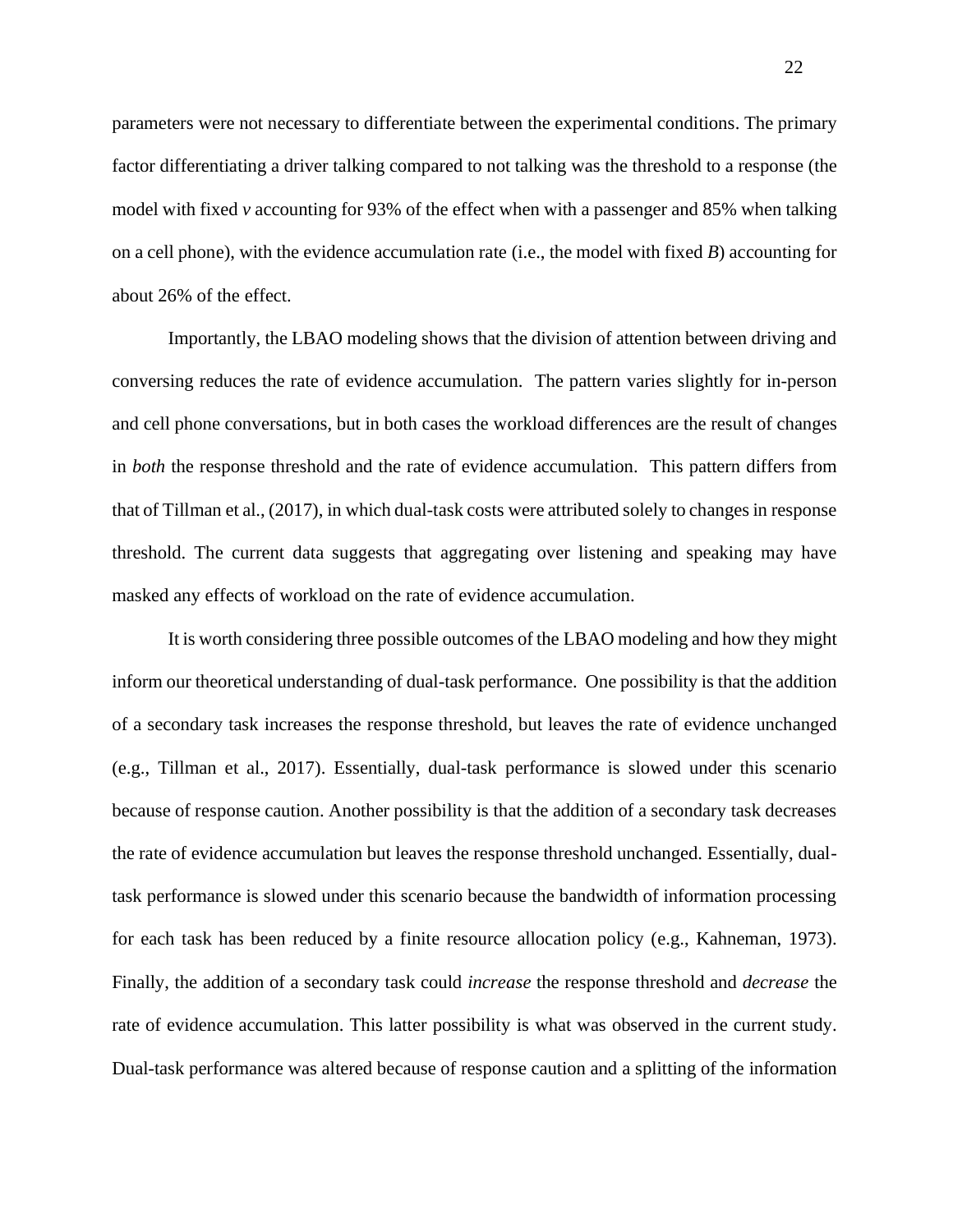processing bandwidth.

Previous research can account for the presence of these parameters. For example, Drews, Pasupathi, & Strayer, (2008), demonstrated that passengers could modify their behavior when perceiving an especially high workload driving environment. This could be a source of differences in model parameters between the non-drivers, where a majority of the conversational differences are captured by prioritization decisions (i.e., the threshold parameter), and the drivers, where a larger proportion of the effect is accounted for by limited capacity (i.e., the rate parameter).

Our research was not sufficiently powered to examine differences in the nature of the conversation (e.g., neutral vs emotional), the degree of familiarity of the dyads, or individual differences in capacity. We posit that future research using the dual-DRT methodology will help to shed light on how workload is modulated by these factors, as literature suggests that they have an impact on aggregate performance (e.g., Hickman, Soccolich, Fitch, & Hanowski, 2015)

Other limitations include an inability with the current study's design to meaningfully address questions of individual differences within dyad interactions. Although the study recruitment approach helped to ensure that all the participants previously knew the other member of the dyad, the degree of familiarity was not specified. Additionally, some dyads were mixed gender while others were not. Although practically interesting, the current study would be underpowered in addressing these factors' impacts on cognitive workload. Previous research has also demonstrated that the emotional valence of conversation can influence various factors of performance (e.g., Hickman, Soccolich, Fitch, & Hanowski, 2015; McKnight, & McKnight, 1993; Nunes & Recarte, 2002). Although we could not control for the strength of this association, all dyads received the same discussion prompts and each member was given a turn to lead the discussion of the prompt.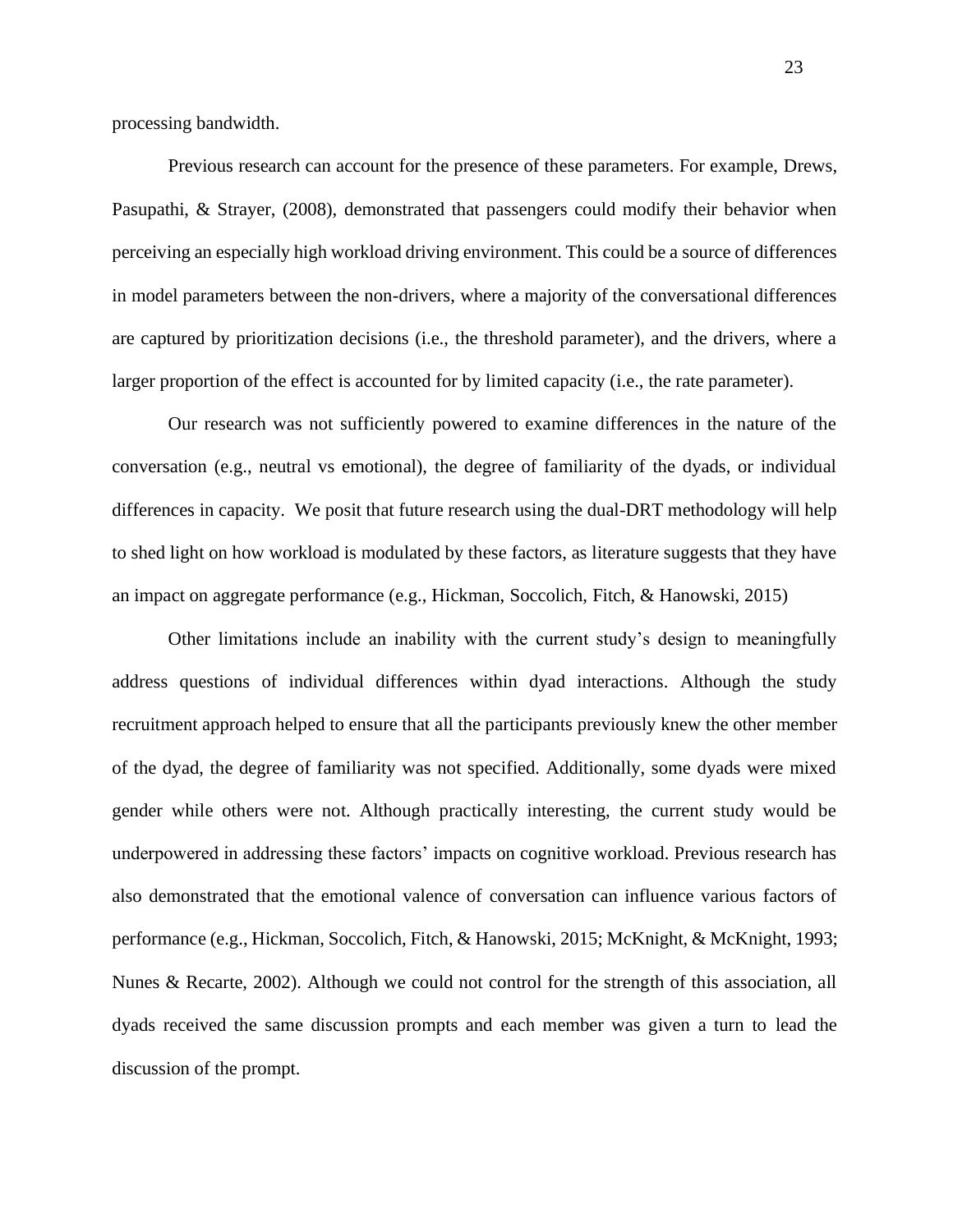The DRT method used herein to explore the dynamic ebb and flow of workload in a conversational dyad illustrates the potential for using this method for examining workload across two or more individuals working as a team in other operational environments. Based on the 2- DRT case used in the current research, having n-DRT units deployed across a team of individuals may provide insights into the flow of workload across the team as they perform a complex task. Future research should consider this possibility.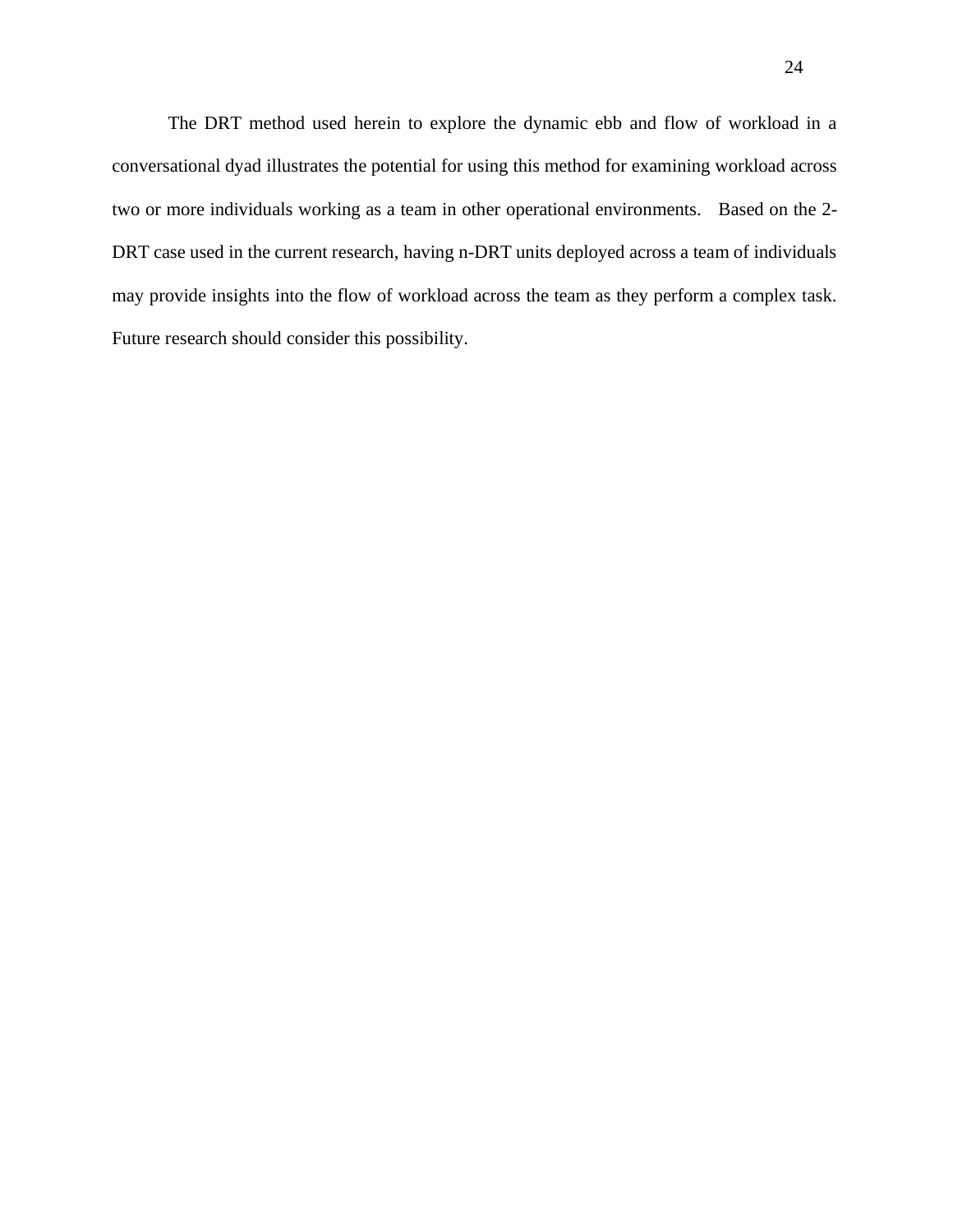### **References**

- Baguley, T. (2012). Calculating and graphing within-subject confidence intervals for ANOVA. *Behavior Research Methods*, *44*(1), 158-175.
- Bargh, J. A., & Chartrand, T. L. (1999). The unbearable automaticity of being. *American psychologist, 54*(7), 462.
- Bates, D., Maechler, M., Bolker, B., & Walker, S. (2015). Fitting linear mixed-effects models using lme4. *Journal of Statistical Software, 67*(1), 1-48. doi:10.18637/jss.v067.i01.
- Boehm, U., Matzke, D., Gretton, M., Castro, S., Cooper, J., Skinner, M., ... & Heathcote, A. (2021). Real-time prediction of short-timescale fluctuations in cognitive workload. *Cognitive Research: Principles and Implications, 6*(1), 1-29.
- Braver, T. S. (2012). The variable nature of cognitive control: a dual mechanisms framework. *Trends in cognitive sciences, 16*(2), 106-113.
- Brown, S. D., & Heathcote, A. (2008). The simplest complete model of choice response time: Linear ballistic accumulation. *Cognitive Psychology*, *57*(3), 153-178.
- Castro, S. C., Cooper, J. M., & Strayer, D. L. (2016). Validating two assessment strategies for visual and cognitive load in a simulated driving task. *Proceedings of the human factors and ergonomics society 56th annual meeting.* (Vol. 60, No. 1, pp. 1899- 1903). Sage CA: Los Angeles, CA: SAGE Publications.
- Castro, S. C., Heathcote, A., Cooper, J., & Strayer, D. (2021, November 23). Dynamic Workload Measurement and Modeling: Driving and Conversing. Retrieved from osf.io/4a9xb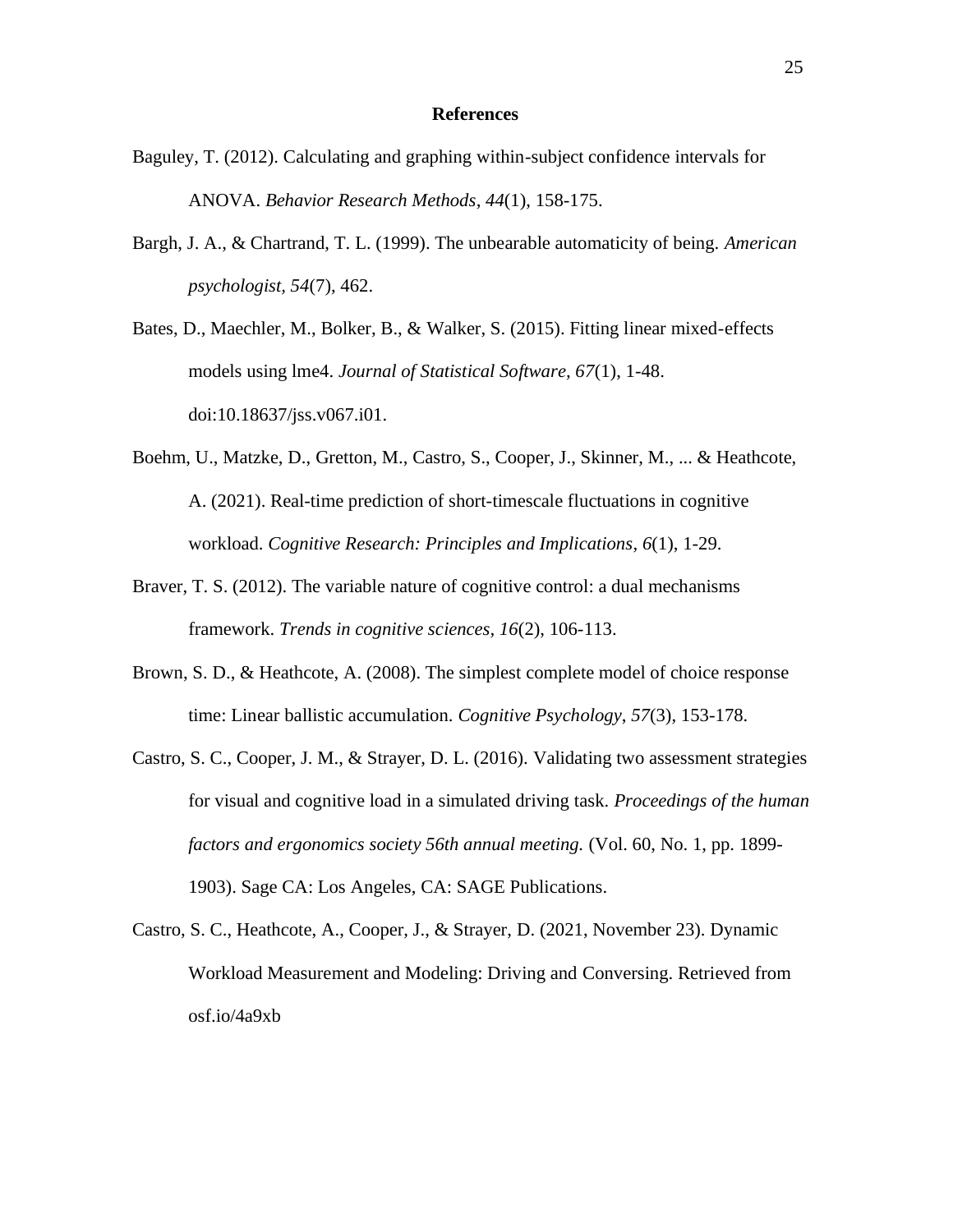- Castro, S. C., Strayer, D. L., Matzke, D., & Heathcote, A. (2019). Cognitive workload measurement and modeling under divided attention. *Journal of Experimental Psychology: Human Perception and Performance, 45* 826-829.
- Cooper, J., Castro, S.C., & Strayer, D.L., (2016). Extending the detection response task to simultaneously measure cognitive and visual task demands. In *Proceedings of the human factors and ergonomics society 56th annual meeting* (Vol. 60, No. 1, pp. 1962- 1966). Sage CA: Los Angeles, CA: SAGE Publications.
- Cousineau, D., (2005). Confidence intervals in within‐subject designs: A simpler solution to Loftus and Masson's method. *Tutorials in Quantitative Methods for Psychology, 1,* 42‐45.
- Damaso, K. A., Castro, S. C., Todd, J., Strayer, D. L., Provost, A., Matzke, D., & Heathcote, A. (2021). A cognitive model of response omissions in distraction paradigms. *Memory & Cognition*, 1-17.
- Drews, F. A., Pasupathi, M., & Strayer, D. L. (2008). Passenger and cell phone conversations in simulated driving. *Journal of Experimental Psychology: Applied*, *14*(4), 392-400. doi:10.1037/a0013119
- Gopher, D., & Donchin, E. (1986). Workload: An examination of the concept. In K. R. Boff, L. Kaufman, & J. P. Thomas (Eds.), *Handbook of perception and human performance: Vol. 2. Cognitive processes and performance* (41.1-41.49). New York: Wiley.
- Heathcote, A. (2004). Fitting Wald and ex-Wald distributions to response time data: An example using functions for the S-PLUS package. *Behavior Research Methods*, *36*, 678–694.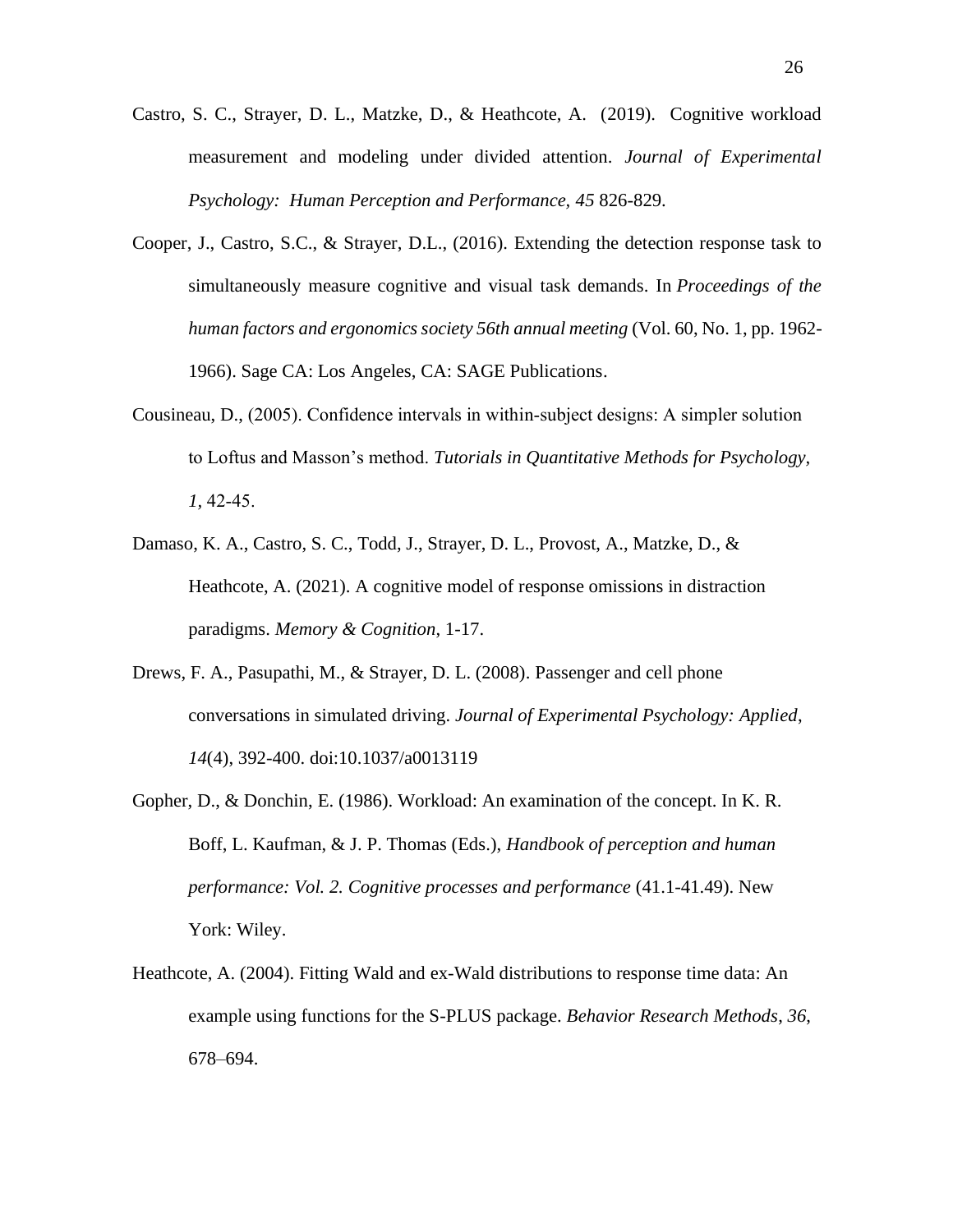- Heathcote, A., Lin, Y. S., Reynolds, A., Strickland, L., Gretton, M., & Matzke, D. (2019). Dynamic models of choice. Behavior research methods, 51(2), 961-985.
- Hickman, J. S., Soccolich, S., Fitch, G., & Hanowski, R. J. (2015). Driver distraction: Eye glance analysis and conversation workload (No. FMCSA-RRR-14-001). United States. Federal Motor Carrier Safety Administration. Office of Analysis, Research, and Technology.
- Howard, Z. L., Evans, N. J., Innes, R. J., Brown, S. D., & Eidels, A. (2020). How is multitasking different from increased difficulty?. *Psychonomic Bulletin & Review*, *27*(5), 937-951.
- ISO DIS 17488 (2016). Road Vehicles -Transport information and control systems Detection Response Task (DRT) for assessing selective attention in driving. Draft International Standard, ISO TC 22/SC39/WG8.

Kahneman, D. (1973). *Attention and Effort*. Englewood Cliffs, NJ: Prentice Hall.

- Kubose, T. T., Bock, K., Dell, G. S., Garnsey, S. M., Kramer, A. F., & Mayhugh, J. (2006). The effects of speech production and speech comprehension on simulated driving performance. *Applied Cognitive Psychology: The Official Journal of the Society for Applied Research in Memory and Cognition*, *20*(1), 43-63.
- Lee, A., Cerisano, S., Humphreys, K. R., & Watter, S. (2017). Talking is harder than listening: The time course of dual-task costs during naturalistic conversation. *Canadian Journal of Experimental Psychology/Revue canadienne de psychologie expérimentale*, *71*(2), 111.
- Logan, G. D., Van Zandt, T., Verbruggen, F., & Wagenmakers, E. J. (2014). On the ability to inhibit thought and action: General and special theories of an act of control. *Psychological Review, 121*(1), 66-95. doi:10.1037/a0035230.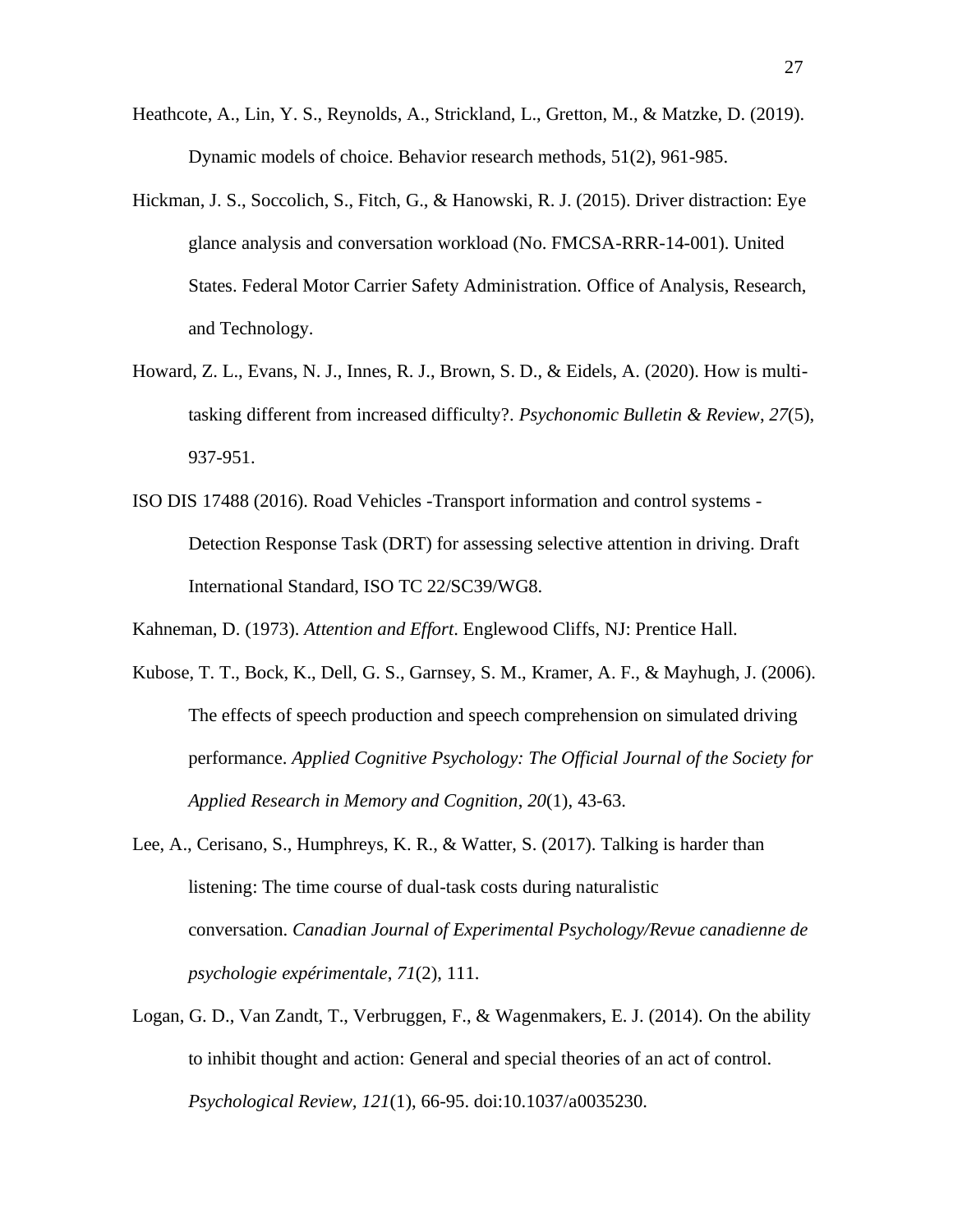- McKnight, A. J., & McKnight, A. S. (1993). The effect of cellular phone use upon driver attention. *Accident Analysis & Prevention, 25*(3), 259-265.
- Morey, R. D. (2008). Confidence intervals from normalized data: A correction to Cousineau (2005). Tutorial in *Quantitative Methods for Psychology, 4*, 61-64.
- Navon, D., & Gopher, D. (1979). On the economy of the human-processing system. *Psychological review*, *86*(3), 214.
- Norman, D. A., & Shallice, T. (1986). Attention to action. In *Consciousness and selfregulation* (pp. 1-18). Springer, Boston, MA.
- Nunes, L., & Recarte, M. A. (2002). Cognitive demands of hands-free-phone conversation while driving. *Transportation Research Part F: Traffic Psychology and Behaviour*, *5*(2), 133-144.
- R Core Team (2018). R: A language and environment for statistical computing. R Foundation for Statistical Computing, Vienna, Austria. URL [https://www.R](https://www.r-project.org/)[project.org/.](https://www.r-project.org/)
- Ratcliff, R., & Rouder, J. N. (1998). Modeling response times for two-choice decisions. *Psychological science*, *9*(5), 347-356.
- Ratcliff, R., & Strayer, D.L., (2014). Modeling simple driving tasks with a one-boundary diffusion model. *Psychonomic Bulletin & Review*, *21*(3), 577-589. doi:10.3758/s13423-013-0541-x.
- Regan, M., Hallett, C., & Gordon, C. P. (2011). *Accident Analysis and Prevention, 43,* 1771-1771.
- Shinohara, K., Nakamura, T., Tatsuta, S., & Iba, Y. (2010). Detailed analysis of distraction induced by in-vehicle verbal interactions on visual search performance. *IATSS research*, *34*(1), 42-47.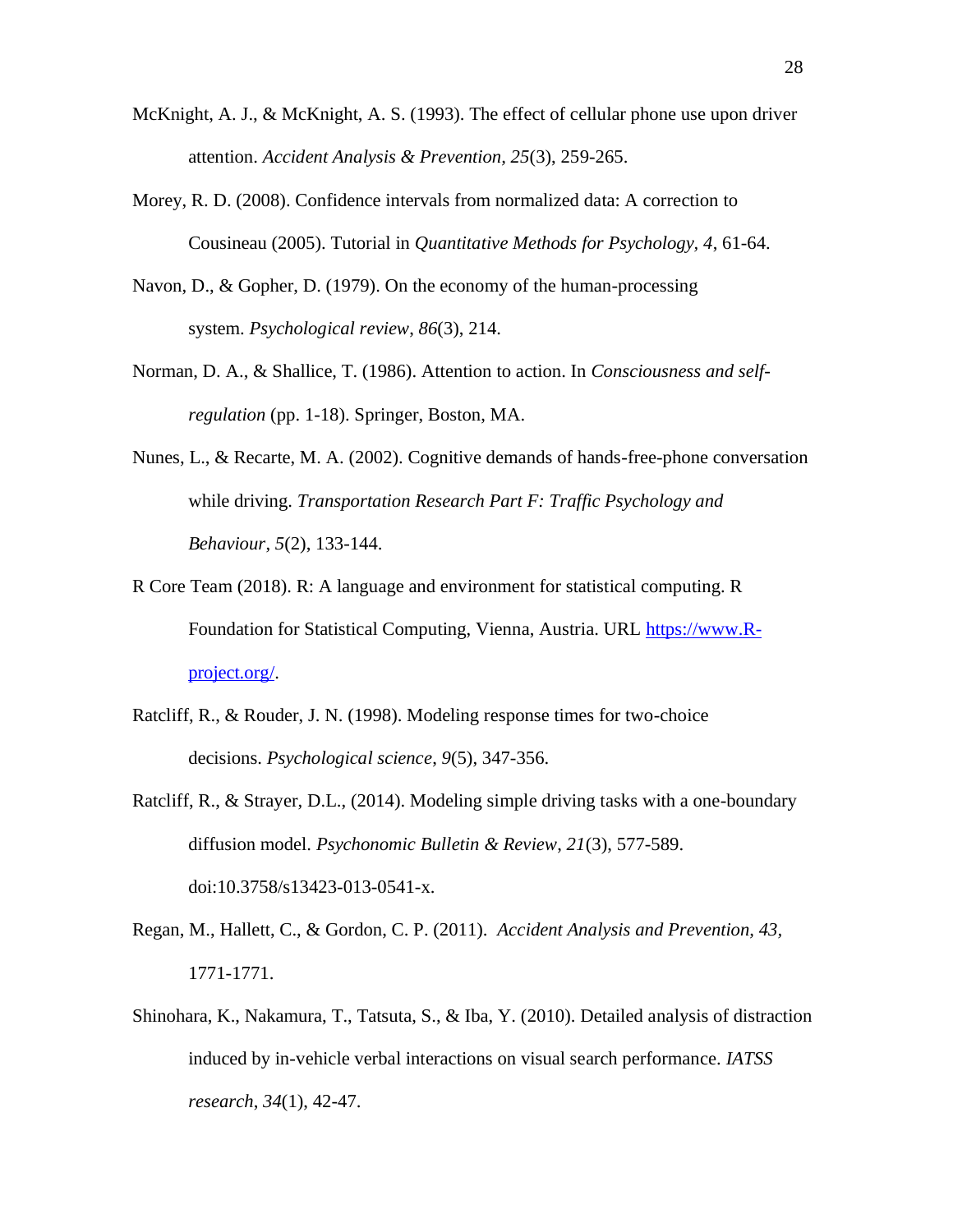Spiegelhalter, D. J., Best, N. G., Carlin, B. P., & Van Der Linde, A. (2002). Bayesian measures of model complexity and fit. *Journal of the royal statistical society: Series b (statistical methodology), 64*(4), 583-639.

- Strayer, D. L., Castro, S. C., & McDonnell, A. S. (In Press). The multitasking motorist. In A. Kiesel, L. Johannsen, H. Müller, & I. Hoch (Eds.) *The Handbook of Human Multitasking*, Springer.
- Strayer, D. L., & Johnston, W. A. (2001). Driven to distraction: Dual-task studies of simulated driving and conversing on a cellular phone. *Psychological Science*, 12, 462-466.
- Strayer, D. L., Drews, F. A., & Johnston, W. A. (2003). Cell phone induced failures of visual attention during simulated driving. *Journal of Experimental Psychology: Applied*, 9, 23-52.
- Strayer, D. L., Turrill, J., Cooper, J. M., Coleman, J. R., Medeiros-Ward, N., & Biondi, F. (2015). Assessing cognitive distraction in the automobile. *Human Factors*, *57*(8), 1300-1324. doi:10.1177/0018720815575149
- Teh, E., Jamson, S., Carsten, O., & Jamson, H. (2014). Temporal fluctuations in driving demand: The effect of traffic complexity on subjective measures of workload and driving performance. *Transportation research part F: traffic psychology and behaviour*, *22*, 207-217.
- Tillman, G. Strayer, D., Eidels, A., Heathcote, A. (2017). Modeling cognitive load effects of conversation between a passenger and driver, *Attention, Perception & Psychophysics 79*(6), 1795-1803*.*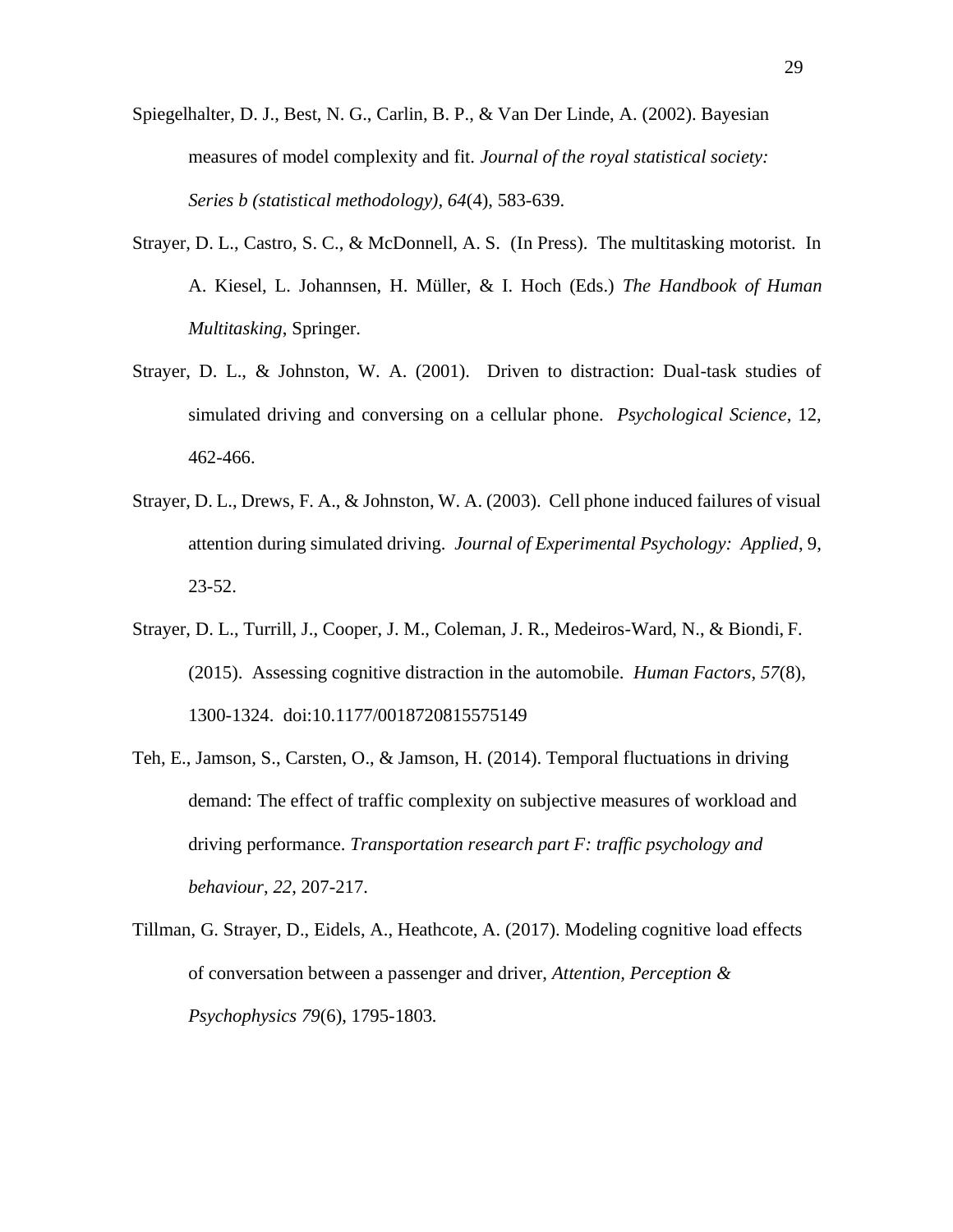- Turner, B. M., Sederberg, P. B., Brown, S. D., & Steyvers, M. (2013). A method for efficiently sampling from distributions with correlated dimensions. *Psychological Methods*, *18*(3), 368–384.
- Wickens, C. D. (2008). Multiple resources and mental workload. *Human factors*, *50*(3), 449-455.

Wickens, C. D., & McCarley, J. S. (2019). Applied attention theory. CRC press.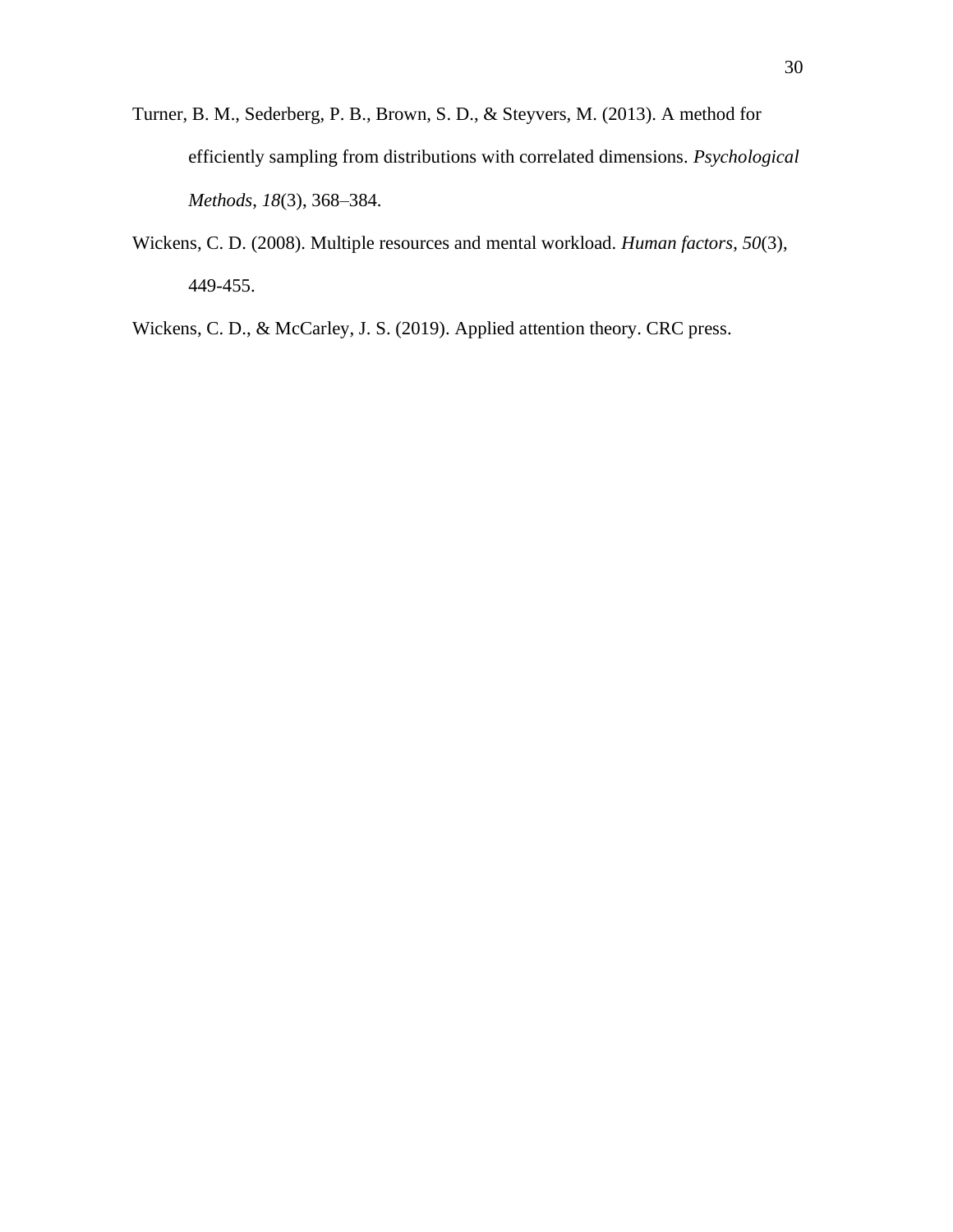# Author Note

The study design, hypotheses, and analytic plan for the current manuscript were not preregistered. The analytic code needed to reproduce the behavioral analyses is available at the following link:<https://osf.io/4a9xb/> . Additionally, the modeling software necessary to fit the LBAO model to the data utilized in this study is also available within the LBAO\_Modeling\_ConvoDrive copy.zip file.